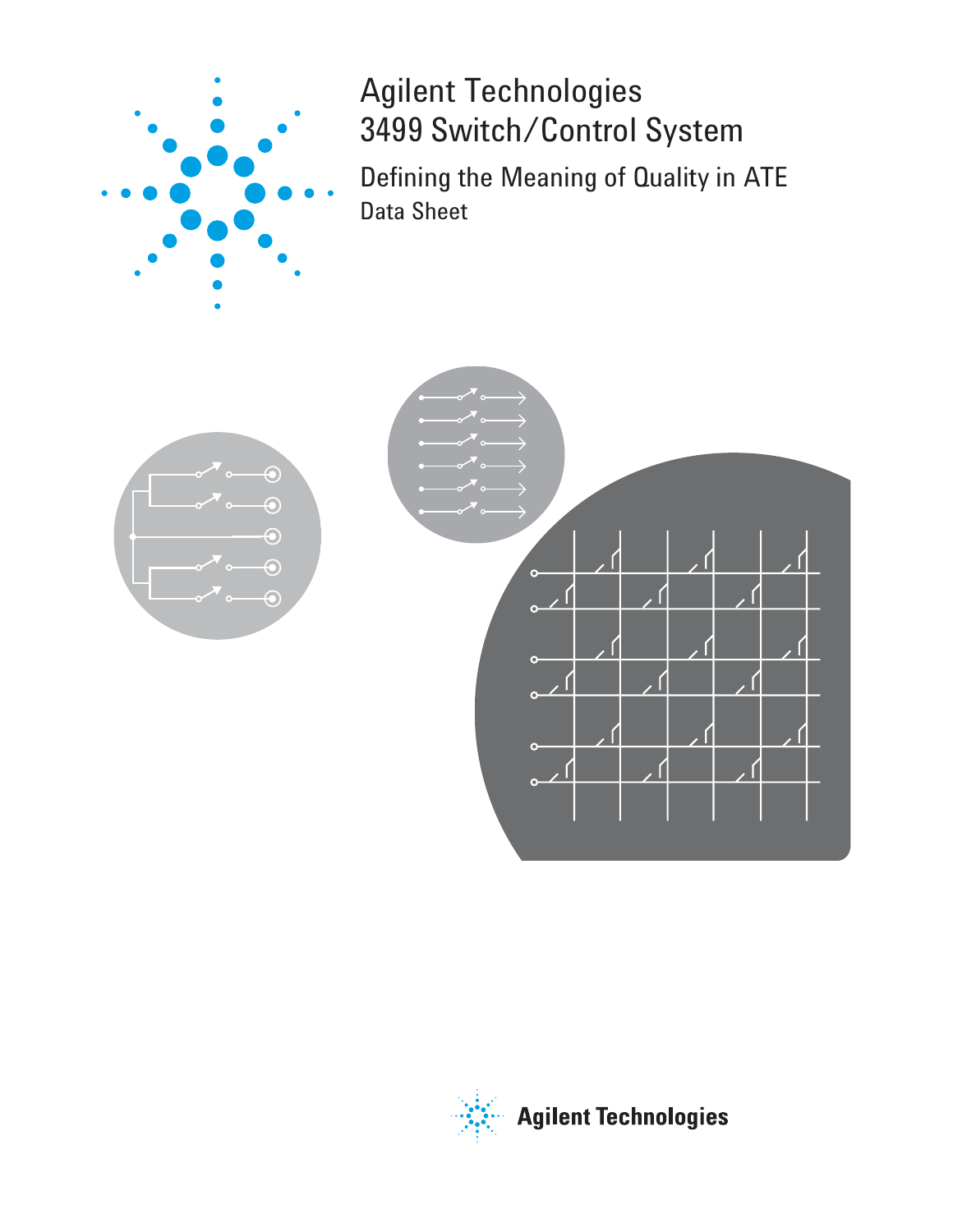# High speed, high density, highly usable. The Agilent 3499 gets high marks in ATE environments worldwide.

# Performance Overview

There are three modular mainframes in the 3499 family:

- 3499B two-slots, up to 80 channels •
- 3499A five-slots, up to 200 channels •
- 3499C 9/14 slots, up to 360 channels •

The 3499C can accommodate up to nine plug-in modules that can occupy up to fourteen physical slots, thus providing a cost efficient configuration for modules that are one, two or three slots wide. All mainframe configurations of Agilent can scan at rates up to 350 channels per second, or open/close 200 channels in less than 0.1 second.

You can choose from different plug-in modules to switch:

- electronic signals from DC to 26.5 GHz
- voltages to 250 V, or currents to 8 A

All units have an efficient user interface that works equally well on the manufacturing floor and in desktop applications. High-performance switching modules, multifunction modules, built-in relay cycle counters and straightforward connections all contribute to the performance and day-to-day usability of the 3499. Here's what it means in the real world…



# Improved Throughput

While traditional switching mainframes open/close relays in sequence, the Agilent 3499A/B/C systems use innovative parallel driving circuits to open/close switches simultaneously, significantly increasing test throughput. The systems also provide high-density modules with up to 40 channels per module.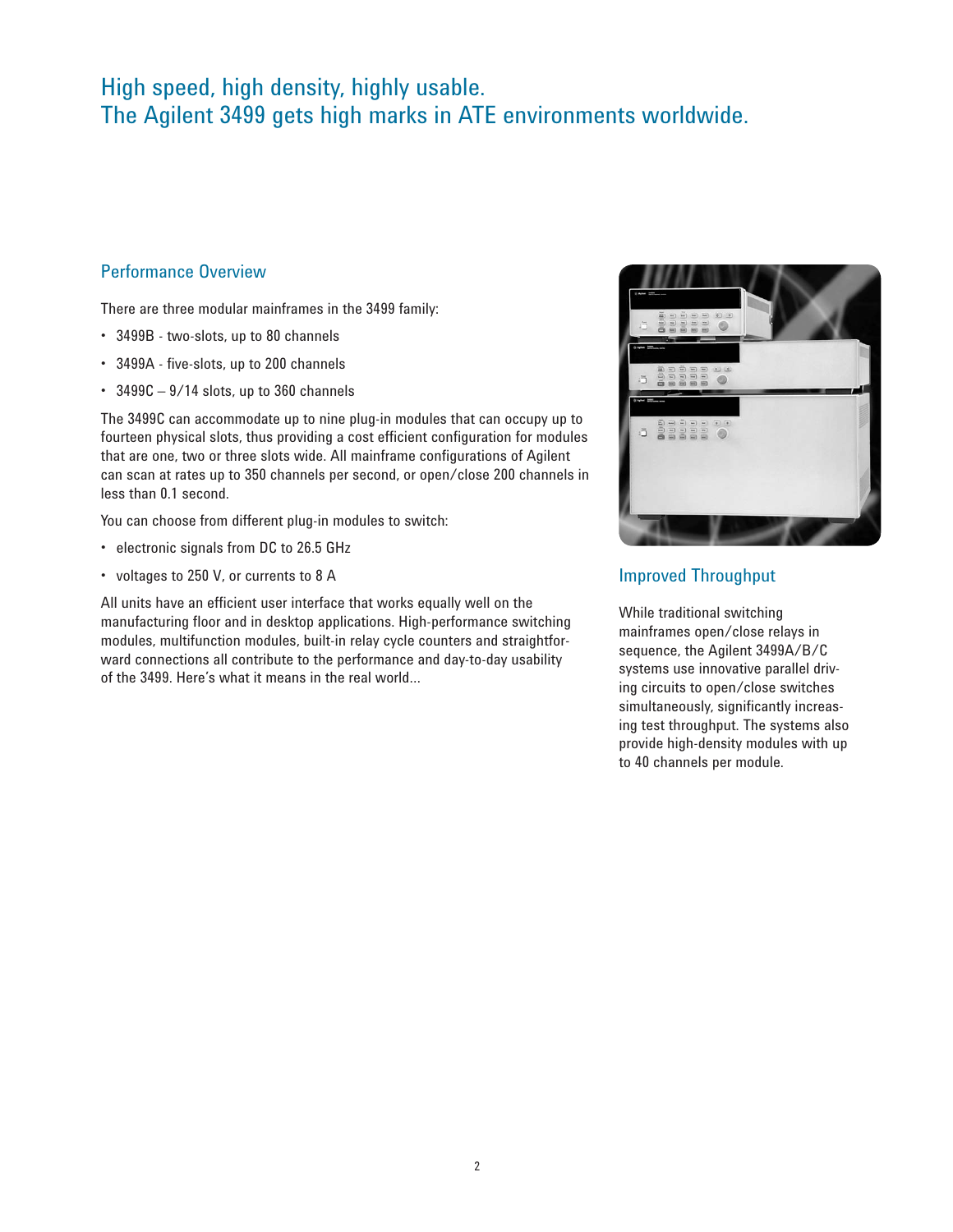



### Total Flexibility

The 3499A/B/C mainframes accommodate a full range of modules, including multiplexers, general-purpose relays, matrices, digital I/O, VHF modules, RF modules, microwave modules, Form-C relays, and multifunction modules. By combining these mainframes and modules, a test system can be set up with fewer modules in less space, and the cost and complexity of the system can be reduced.

# Fast Set-Up

An easy-to-use interface and industrystandard connections mean fast set-up and integration with the 3499. Usability features include:

Standard RS-232 and GPIB interfaces SCPI (Standard Commands for Programmable Instruments) Simplified configuration procedures Self-guiding front panel interface Easy-to-use module connection accessories

# Cost-Sensitive Test

With three mainframes and many modules to choose from, you can make sure the 3499 meets your exact needs. Build the system you need today, add more modules later as your needs change. That means you buy only the test capability you need. High-density switch modules further reduce the cost-of-test by combining a large number of channels on a single module. And with up to 40 switching channels per module, the 3499 reduces per-channel cost while saving rack and floor space. You get a simpler system with fewer modules, reducing the cost of buying, owning and maintaining your system.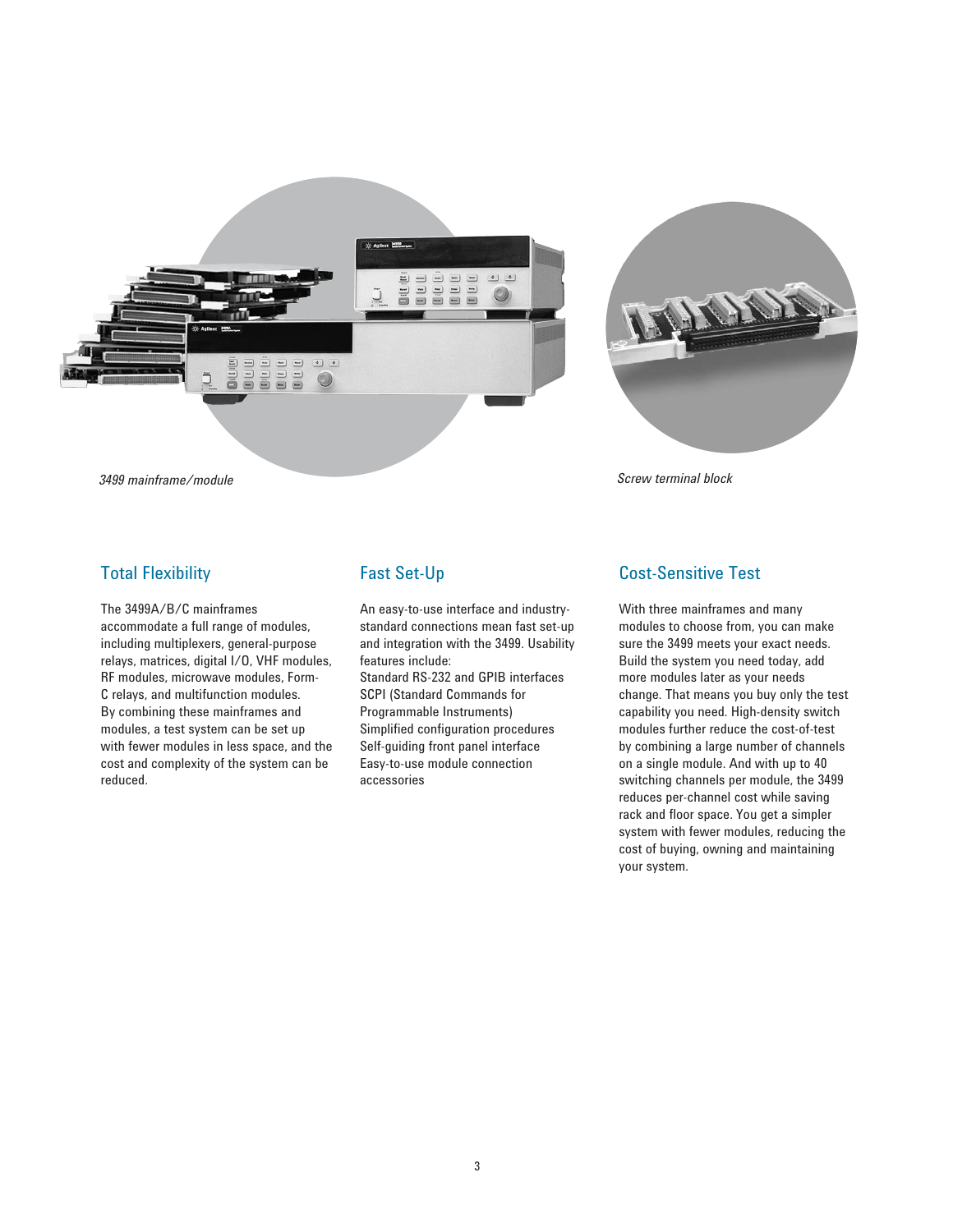# Go Configure

Broad configuration flexibility using a wide choice of plug-in modules accounts for the wide adoption of the Agilent 3499 worldwide. The following tables include the selection for your configuration. The 3499 is built for the unpredictable, ever-changing needs of ATE.



# Agilent 3499A/B/C Mainframe Specifications

|                | <b>Items</b>                              | <b>Specifications</b>                                                                                                                                                                                                                                                                                                                                                                                            |                                                                                                        |  |  |  |
|----------------|-------------------------------------------|------------------------------------------------------------------------------------------------------------------------------------------------------------------------------------------------------------------------------------------------------------------------------------------------------------------------------------------------------------------------------------------------------------------|--------------------------------------------------------------------------------------------------------|--|--|--|
| <b>General</b> | <b>Display</b>                            | Vacuum fluorescent                                                                                                                                                                                                                                                                                                                                                                                               |                                                                                                        |  |  |  |
|                | <b>Rear Panel Connectors</b>              | GPIB; RS-232; 8-pin mini DIN Connector (5 pins for Digital I/O, 3 pins for external trigger)                                                                                                                                                                                                                                                                                                                     |                                                                                                        |  |  |  |
|                | <b>Power Supply</b>                       | 3499A/B: 100 to 240 VAC universal input (47 Hz to 63 Hz); 100-127 VAC<br>(400 Hz); 40 VA maximum.<br>3499C: 100 to 240 VAC universal input; 47 Hz to 63 Hz; 65 VA maximum.                                                                                                                                                                                                                                       |                                                                                                        |  |  |  |
|                | <b>Operating Environment</b>              | 0 °C to 55 °C, <80%RH (0 °C to 40 °C)                                                                                                                                                                                                                                                                                                                                                                            |                                                                                                        |  |  |  |
|                | <b>Storage Environment</b>                | -40 °C to +70 °C                                                                                                                                                                                                                                                                                                                                                                                                 |                                                                                                        |  |  |  |
|                | Net Weight                                | 3499A: 3.8 kg (8.4 lbs);<br>3499B: 2.5 kg (5.5 lbs);<br>3499C: 7.4 kg (16.4 lbs).                                                                                                                                                                                                                                                                                                                                |                                                                                                        |  |  |  |
|                | <b>Dimensions</b>                         | 3499A: H 89 mm x W 426 mm x L 348 mm<br>3499B: H 89 mm x W 213 mm x L 348 mm<br>3499C: H 222 mm x W 426 mm x L 354 mm                                                                                                                                                                                                                                                                                            | Note: Modules with terminal blocks<br>extend an additional 8.5 cm beyond the<br>rear of the mainframe. |  |  |  |
|                | Safety                                    | Conforms to CSA, UL-1244, IEC 1010 Cat I                                                                                                                                                                                                                                                                                                                                                                         |                                                                                                        |  |  |  |
|                | RFI and ESD                               | CISPR 11, IEC 80 1/2/3/4                                                                                                                                                                                                                                                                                                                                                                                         |                                                                                                        |  |  |  |
|                | Warranty                                  | 1 year                                                                                                                                                                                                                                                                                                                                                                                                           |                                                                                                        |  |  |  |
|                |                                           |                                                                                                                                                                                                                                                                                                                                                                                                                  |                                                                                                        |  |  |  |
| <b>System</b>  | <b>Slot Capacity</b>                      | 3499A: 5 slots<br>3499B: 2 slots.<br>3499C: 9 logical slots/14 physical slots                                                                                                                                                                                                                                                                                                                                    |                                                                                                        |  |  |  |
|                | Memory                                    | 3499A/B mainframe with controller board 1.0 (Firmware REV1.0/2.0/3.0):<br>Capable of storing 10 instrument setups and<br>10 errors in SCPI mode or 40 instrument setups and 1 error in 3488A mode.<br>For 3499A/B/C mainframe with Controller board 2.0 (Firmware REV 4.0 or later):<br>Capable of storing 50 instrument setups and<br>10 errors in SCPI mode or 40 instrument setups and 1 error in 3488A mode. |                                                                                                        |  |  |  |
|                | <b>Relay Setting Time</b>                 | Automatically selected by the mainframe for each module.                                                                                                                                                                                                                                                                                                                                                         |                                                                                                        |  |  |  |
|                | <b>Trigger Source</b>                     | External trigger (real panel Mini-DIN connector); GPIB bus (GET,*TRG) or RS-232 (*TRG).                                                                                                                                                                                                                                                                                                                          |                                                                                                        |  |  |  |
|                | <b>External Trigger</b>                   | Trigger pulse width: >2 µs; External trigger delay: <2ms                                                                                                                                                                                                                                                                                                                                                         |                                                                                                        |  |  |  |
|                | Built-in 4 digital I/O Input              | TTL compatible; Vo (L): <0.8 V @ lo = -100 mA; Vo (H): >2.4 V @ lo = 1 mA; Vout (H) < = 42 V.                                                                                                                                                                                                                                                                                                                    |                                                                                                        |  |  |  |
|                | Scan Speed                                | 350 chans/sec (equipped with N2266A)                                                                                                                                                                                                                                                                                                                                                                             |                                                                                                        |  |  |  |
|                | Digital I/O<br><b>Block Transfer Rate</b> | 20 Kbytes/sec (long word)                                                                                                                                                                                                                                                                                                                                                                                        |                                                                                                        |  |  |  |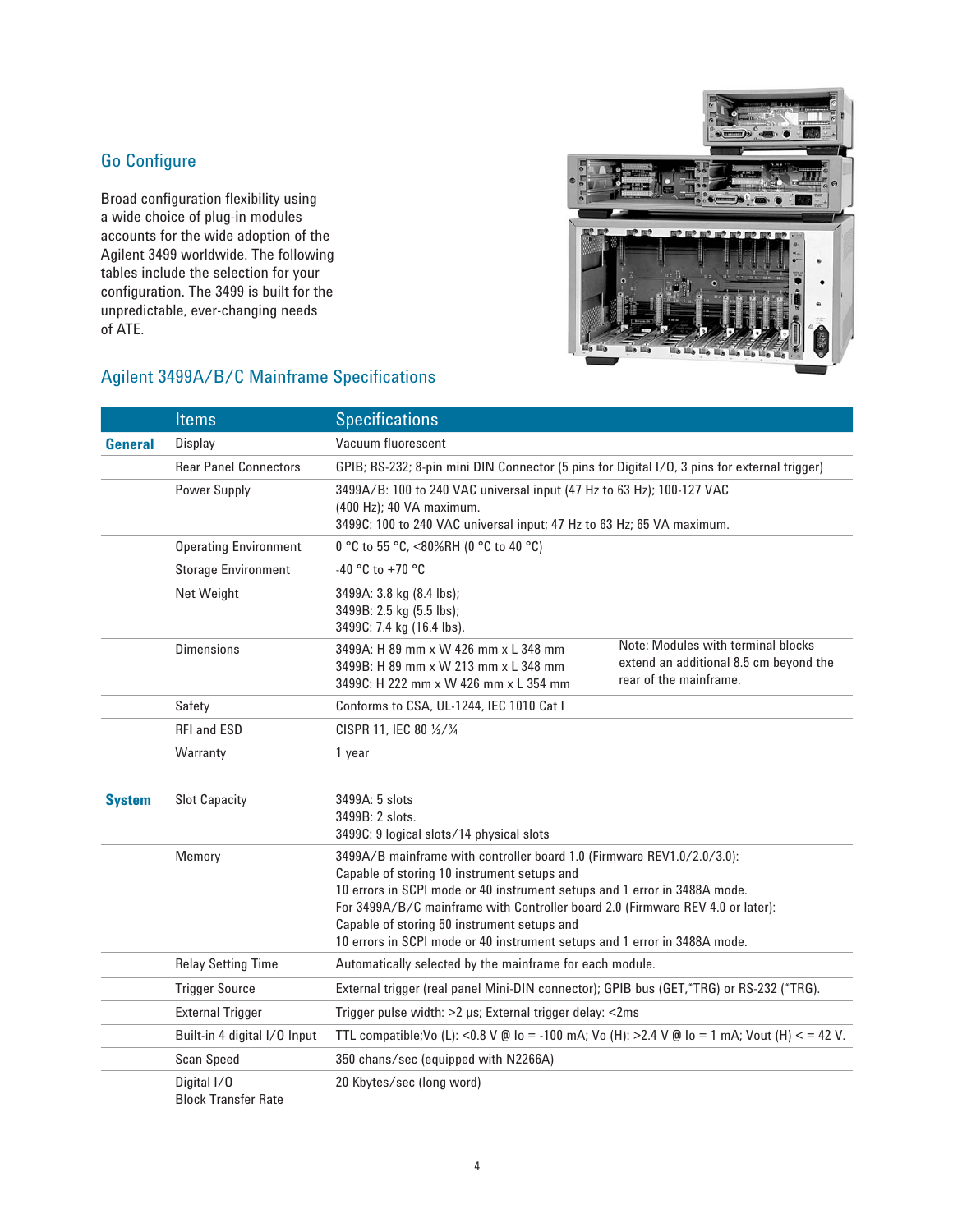Available plug-in modules include multiplexers, RF multiplexers, general-purpose relays, matrices, digital input/output, Form-C, and multifunction modules. Please refer to the following table for plug-in module selection.

| <b>Plug-in Module Specifications</b> |               |                     |                           |                                                 |                                                |                                         |                  |                           |                           |      |
|--------------------------------------|---------------|---------------------|---------------------------|-------------------------------------------------|------------------------------------------------|-----------------------------------------|------------------|---------------------------|---------------------------|------|
|                                      | Module        | Description         | <b>Maximum</b><br>Voltage | <b>Maximum</b><br><b>Current per</b><br>Channel | <b>Initial Closed</b><br>Channel<br>Resistance | <b>Thermal</b><br>Offset per<br>Channel | <b>Bandwidth</b> | Connection<br><b>Type</b> | Relav<br>Cycle<br>Counter | Page |
| Multiplexer                          | <b>N2260A</b> | 40-channel          | 200 V                     | 1 A                                             | $<1$ $\Omega$                                  | $<$ 3 µV                                | 10 MHz           | T or C                    | Yes                       | 6    |
| Modules                              | <b>N2266A</b> | 40-channel          | 200 V                     | 0.5A                                            | $<1$ $\Omega$                                  | $<$ 50 µV                               | 40 MHz           | T or C                    | Yes                       | 6    |
|                                      | 44470A        | 10-channel          | 250 V                     | 2 A                                             | $<1$ $\Omega$                                  | $<$ 3 µV                                | 10 MHz           | Τ                         |                           | 17   |
|                                      | 44470D        | 20-channel          | 250 V                     | 2 A                                             | $<1$ $\Omega$                                  | $<$ 3 µV                                | 10 MHz           | Τ                         |                           | 17   |
| General-purpose                      | N2261A        | 40-channel          | 200 V                     | 1 A                                             | $< 0.5 \Omega$                                 | $<$ 3 µV                                | 10 MHz           | T or C                    | Yes                       | 7    |
| relay modules                        | N2267A        | 8-channel           | 250 V                     | 8 A                                             | $< 0.08$ $\Omega$                              | $<$ 3 µV                                | 20 MHz           | Crimp & Insert            | Yes                       | 11   |
|                                      | 44471A        | 10-channel          | 250 V                     | 2 A                                             | $<1$ $\Omega$                                  | $<$ 3 µV                                | 10 MHz           | Τ                         |                           | 17   |
|                                      | 44477A        | 7-channel           | 250 V                     | 2 A                                             | $<1$ $\Omega$                                  | $<$ 3 µV                                | 10 MHz           | Τ                         |                           | 17   |
| <b>Matrix Modules</b>                | N2262A        | $4 \times 8$ matrix | 200 V                     | 1 A                                             | $<1$ $\Omega$                                  | $<$ 3 µV                                | 10 MHz           | T or C                    | Yes                       | 8    |
|                                      | 44473A        | 4 x 4 matrix        | 250 V                     | 2A                                              | $<1$ $\Omega$                                  | $<$ 3 µV                                | 10 MHz           | Τ                         |                           | 17   |
| Digital I/O                          | N2263A        | 32-bit TTL          | 42 V                      | 0.6A                                            | NА                                             | ΝA                                      | ΝA               | T or C                    |                           | 9    |
| <b>Modules</b>                       | 44474A        | 16-bit TTL          | 30 V                      | 0.125A                                          | <b>NA</b>                                      | NА                                      | ΝA               | Τ                         |                           | 17   |
| Multifunction                        | <b>N2264A</b> | 12 GP               | 200 V                     | 1 A                                             | $< 0.5 \Omega$                                 | $<$ 3 µV                                | 10 MHz           | T or C                    | Yes                       | 10   |
| Modules                              |               | 3 GP                | 125 V                     | 5 A                                             | $< 0.1 \Omega$                                 | $<$ 3 µV                                | 10 MHz           | T or C                    | Yes                       | 10   |
|                                      |               | 16-bit DIO          | 42 V                      | 0.6A                                            | <b>NA</b>                                      | NА                                      | <b>NA</b>        | T or C                    |                           | 10   |
|                                      |               | 16-bit DIO          | 42 V                      | 0.6A                                            | <b>NA</b>                                      | <b>NA</b>                               | <b>NA</b>        | T or C                    |                           | 11   |

Note: GP = General-purpose, DIO = Digital I/O, T = Terminal Block, C = Cable.

|                                         | <b>Modules</b> | <b>Description</b>                                                       | Insertion<br>Loss | Cross talk                               | <b>SWR</b> |                    | <b>Bandwidth Impedance Connector</b> |                                                                                              | Page |
|-----------------------------------------|----------------|--------------------------------------------------------------------------|-------------------|------------------------------------------|------------|--------------------|--------------------------------------|----------------------------------------------------------------------------------------------|------|
| RF & Microwave N2268A<br><b>Modules</b> |                | Dual $1 \times 4$                                                        | $< 0.35$ dB       | $<$ -64 dB                               | < 1.20     | $3.0$ GHz          | $50 \Omega$                          | <b>SMA</b>                                                                                   | 12   |
|                                         | N2272A         | Single $1 \times 9$                                                      | $<$ 0.5 dB        | $<$ -75 dB                               | < 1.20     | 1.0 <sub>GHz</sub> | $50 \Omega$                          | BNC                                                                                          | 13   |
|                                         | N2276A         | Dual $1 \times 6$                                                        | $<$ 0.36 dB       | $<$ -100 dB                              | < 1.20     | 26.5 GHz           | $50\ \Omega$                         | SMA                                                                                          | 14   |
|                                         | 44472A         | Dual $1 \times 4$                                                        | $<$ 0.75 dB       | $< 85 \text{ dB}$                        | < 1.12     | 300 MHz            | $50 \Omega$                          | <b>BNC</b>                                                                                   | 17   |
|                                         | 44478A         | Dual $1 \times 4$                                                        | $<1.1$ dB         | $<$ -70 dB                               | < 1.35     | $1.3$ GHz          | $50\ \Omega$                         | <b>BNC</b>                                                                                   | 16   |
|                                         | 44478B         | Dual $1 \times 4$                                                        | $<1.1$ dB         | $<$ -70 dB                               | < 1.35     | $1.3$ GHz          | $75 \Omega$                          | <b>BNC</b>                                                                                   | 16   |
|                                         | 44476A         | Triple 1 x 2                                                             | $<$ 0.25 dB       | $< 90 \text{ dB}$                        | < 1.15     | 18 GHz             | $50 \Omega$                          | SMA                                                                                          | 15   |
|                                         | 44476B         |                                                                          |                   |                                          |            |                    |                                      | Relay driver can support 2 microwave switches. Technical specs depend on the mounted relays. | 15   |
| Module<br>Connection                    | N2290A         | Screw terminal block for N2260A, N2266A                                  |                   |                                          |            |                    |                                      |                                                                                              |      |
| Accessories                             | N2291A         | Screw terminal block for N2261A                                          |                   |                                          |            |                    |                                      |                                                                                              |      |
|                                         | N2292A         | Screw terminal block for N2262A                                          |                   |                                          |            |                    |                                      |                                                                                              |      |
|                                         | N2293A         | Screw terminal block for N2263A                                          |                   |                                          |            |                    |                                      |                                                                                              |      |
|                                         | <b>N2294A</b>  | Screw terminal block for N2264A                                          |                   |                                          |            |                    |                                      |                                                                                              |      |
|                                         | N2297A         | 1.5 m cable for connecting DUT to N2260/1/3/5/6A, one DIN96-to-Twin-D50. |                   |                                          |            |                    |                                      |                                                                                              |      |
|                                         | N2299A         | 1.5 m cable for connecting to N2260/1/3/6A, one DIN96-to-Quad D25.       |                   |                                          |            |                    |                                      |                                                                                              |      |
|                                         | N2327A         |                                                                          |                   | Crimp & Insert Connection kit for N2267A |            |                    |                                      |                                                                                              |      |

In addition to the 3499 Series switching, Agilent offers the 34980A Switch/Measure unit for high density switching and the L4400 Series for small distributed applications both at a fraction of the 3499 cost.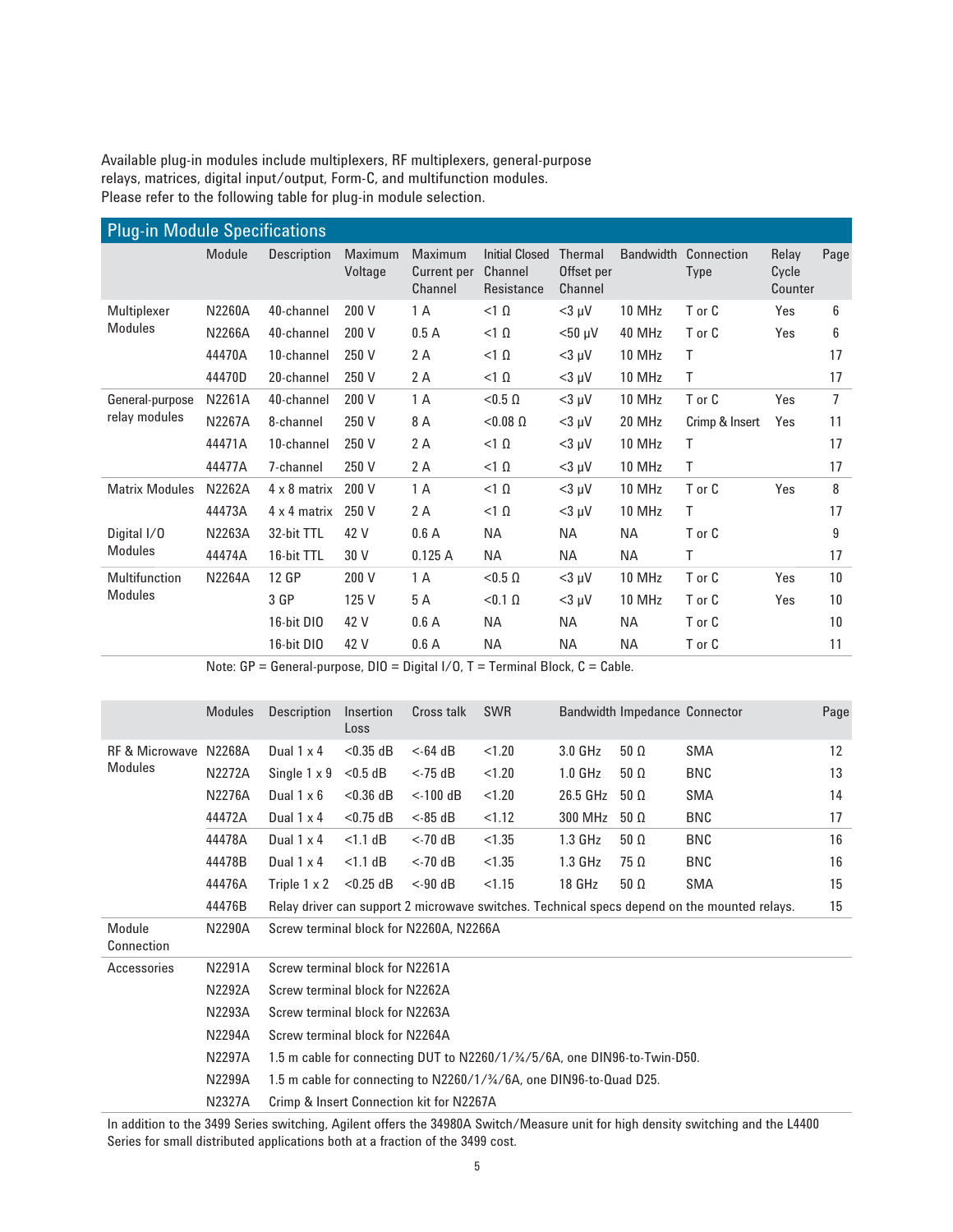# 2-wire, 40-channel Multiplexer Module

# Agilent N2260A, N2266A

- High speed switching
- Reconfigurable to 1, 2, and 4-wire mode
- Built-in relay cycle counters

The N2260A and N2266A are highdensity reconfigurable multiplexer (MUX) modules for high-throughput production test. They can be operated in either SCPI or 3488A mode. In SCPI mode, they can be configured in any of the following ways:

- one 80-channel, 1-wire MUX
- one 40-channel, 2-wire MUX
- dual independent 20-channel 2-wire MUXs
- one 20-channel 4-wire MUX.

Up to five N2260/66As can be included in an 3499A mainframe to build a 1- to 200-channel, 2-wire MUX. Screw terminal block, crimp & insert terminal block, and DIN96-to-D50/25 cables are available for ease of wiring. The N2266A can scan at up to 350 channels/second. Low thermal offset voltage makes the N2260A ideal for low-level signal switching.

|                           | Capacitance (with 1 channel closed):        |                               |
|---------------------------|---------------------------------------------|-------------------------------|
|                           |                                             | Open Channel, Channel-Channel |
|                           | N2266A                                      | $<7$ pF                       |
|                           | N2260A                                      | $<7$ pF                       |
| HI-LO                     | N2266A                                      | $< 50$ pF                     |
|                           | N2260A                                      | $<$ 75 pF                     |
| Channel-Chassis           |                                             |                               |
|                           | N2266A                                      | $<$ 140 pF                    |
|                           | N2260A                                      | $<$ 150 pF                    |
|                           |                                             |                               |
|                           | Insertion Loss (with 50 Ohm termination):   |                               |
| N2266A                    | 100 kHz                                     | $< 0.20$ dB                   |
|                           | 1 MHz                                       | $< 0.30$ dB                   |
|                           | 10 MHz                                      | $< 2.0$ dB                    |
|                           | 40 MHz                                      | $<$ 3.0 dB                    |
| N2260A                    | 100 kHz                                     | $< 0.20$ dB                   |
|                           | 1 MHz                                       | $< 0.25$ dB                   |
|                           |                                             |                               |
|                           | <b>Crosstalk (with 50 Ohm termination):</b> |                               |
| N2266A                    | 100 kHz                                     | $<$ -75 $dB$                  |
|                           | 1 MHz                                       | $<$ -55 dB                    |
|                           | 10 MHz                                      | $<$ -33 dB                    |
| N2260A                    | 100 kHz                                     | $<$ -70 $dB$                  |
|                           | 1 MHz                                       | $<$ -50 dB                    |
|                           |                                             |                               |
| <b>Module Accessories</b> |                                             |                               |
| N2290A                    | Screw terminal block<br>for N2260A, N2266A  |                               |
| N2297A                    | DIN96-to-Twin-D50 cable                     |                               |

#### **L N2260A/66A MUX Module Terminal Block**



# **Specifications**

**General Specifications**

| Relays:                                            |                             |
|----------------------------------------------------|-----------------------------|
| N2266A                                             | Reed non-latching relay     |
| N2260A                                             | Armature latching relay     |
| <b>Thermal Offset:</b>                             |                             |
| N2266A                                             | $<$ 50 µV                   |
| N2260A                                             | $<$ 3 µ $V$                 |
| <b>Relay Life:</b>                                 |                             |
| N2266A                                             | 10 <sup>9</sup> @ 1 V, 1 mA |
| N2260A Mechanical:                                 | 10 <sup>8</sup>             |
| Flectrical:                                        | $5 \times 10^5$ @ 1 A       |
| <b>Maximum Scan Rate:</b>                          |                             |
| N2266A                                             | 350 Chan/sec                |
| N2260A                                             | 80 Chan/sec                 |
| <b>Input Characteristics</b>                       |                             |
|                                                    |                             |
| <b>Maximum Current:</b>                            |                             |
| N2266A                                             | 0.5 A DC or AC peak         |
| N2260A                                             | 1A                          |
| <b>Maximum Voltage:</b>                            | 200 V                       |
|                                                    | (AC peak for N2266A)        |
| <b>Maximum Power:</b>                              |                             |
| N2266A                                             | 10 W DC or AC peak          |
| N2260A                                             | 60 W or 62.5 VA             |
| Initial Closed Channel Resistance:                 |                             |
|                                                    | <1 0                        |
| <b>DC</b> Isolation                                |                             |
| Open Channel, Channel-Channel:<br><(40 °C, 50% RH) | $>10^{10}$ $\Omega$         |
| $HI-I O2$                                          |                             |
| $<$ (40 °C, 50% RH)                                | $>10^{10}$ $\Omega$         |
| Channel-Chassis:<br>$<$ (40 °C, 50% RH)            | $>10^{10}$ $\Omega$         |
| المحاجب ومصطاحين فالفر                             | $\sim$ in DC $\sim$ AC DMC  |

**Note:** All voltage and current are in DC or AC RMS if not specified.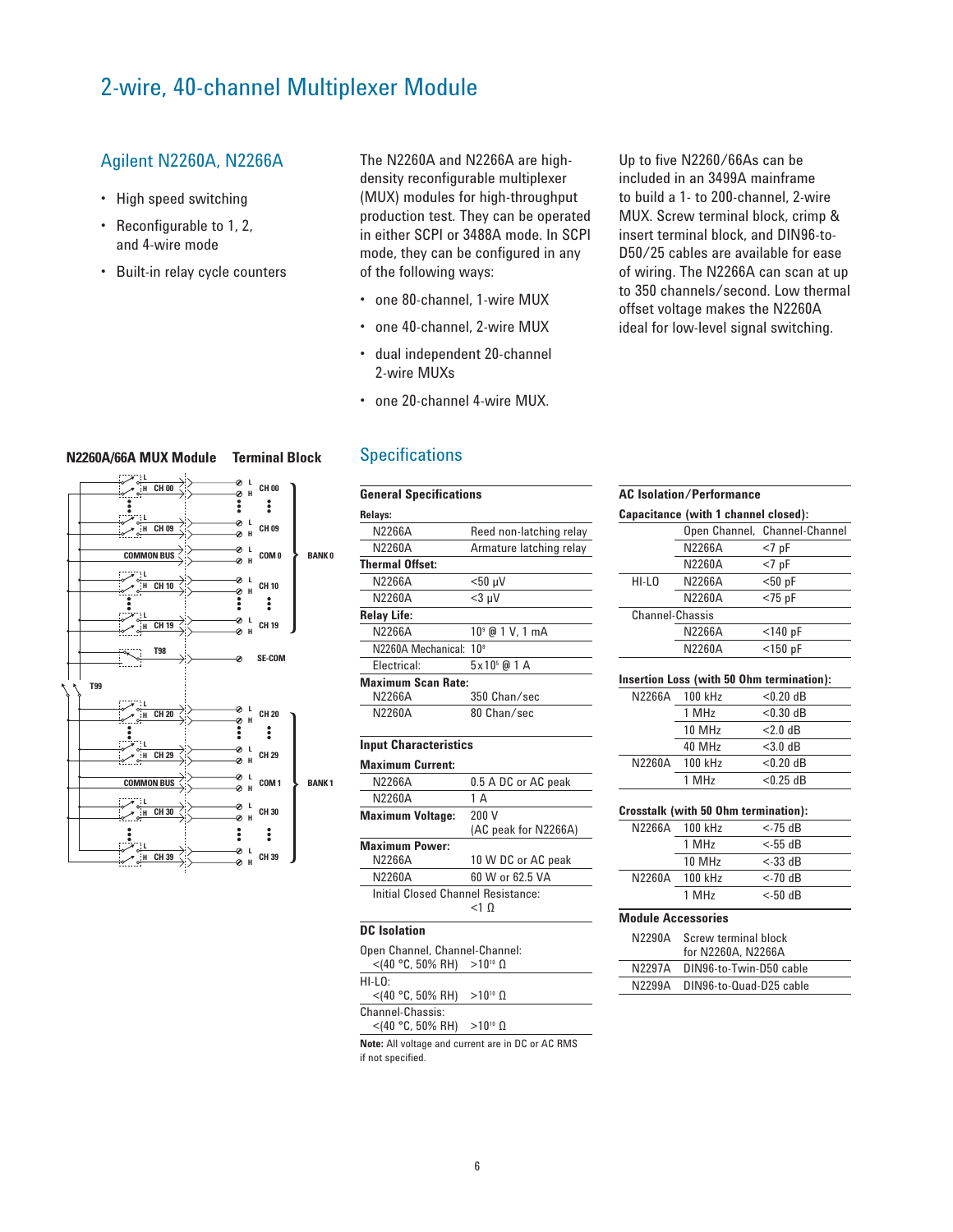# 40-channel General-purpose Relay Module

# Agilent N2261A

- 40 independent relays in one module
- High-speed switching in parallel operation
- Built-in relay cycle counters

The N2261A general-purpose relay module provides 40 independent single-pole-single-throw (SPST) latching relays. Each channel can switch up to 200 V, 1 A, and 60 W or 62.5 VA. The innovative parallel driving circuits allow 10 channels to be operated simultaneously for high throughput. It can be operated in either SCPI mode or 3488A mode.

A pair of signals can be switched together by using a pair of channels on two N2261A modules. The N2261A can be operated in single-channel break-before-make (BBM) or multiplechannel open/close mode. Screw terminal block, and DIN96-to-D25/50 cables are available to simplify wiring.

#### **N2261A GP Relay Module Terminal Block**



#### **Specifications**

| <b>General Specifications</b>  |                                  |  |  |
|--------------------------------|----------------------------------|--|--|
| Relays:                        | Armature latching relay          |  |  |
| <b>Thermal Offset:</b>         | $<$ 3 µV                         |  |  |
| <b>Relay Life</b>              |                                  |  |  |
| Mechanical:                    | 10 <sup>s</sup>                  |  |  |
| Flectrical:                    | $5 \times 10^{5}$ ( at 1 A load) |  |  |
| Maximum Scan Rate: 80 Chan/sec |                                  |  |  |

#### **Input Characteristics**

| <b>Maximum Voltage:</b>                   | 200 V             |
|-------------------------------------------|-------------------|
| <b>Maximum Current:</b>                   |                   |
| Per channel                               | 1 A               |
| Per module                                | 20 A              |
| Maximum Power:                            |                   |
| Per channel                               | 60 W or 62.5 VA   |
| Per module                                | 1200 W or 1250 VA |
| <b>Initial Closed Channel Resistance:</b> |                   |
|                                           | < 0.50            |
| <b>DC</b> Isolation                       |                   |
| Open Channel, Channel-Channel:            |                   |
| $<$ (40 °C, 50% RH) >10 <sup>10</sup> Ω   |                   |

# **Channel-Chassis:**

| UNUNNU-UNUJJIJ. |  |
|-----------------|--|
|                 |  |

 $<$ (40 °C, 50% RH) >10<sup>10</sup> Ω

| <b>AC</b> Isolation                            |                        |  |  |  |
|------------------------------------------------|------------------------|--|--|--|
| Capacitance (with 1 channel closed):           |                        |  |  |  |
| Open Channel                                   | Channel-Channel <10 pF |  |  |  |
|                                                | Channel-Chassis <20 pF |  |  |  |
| Insertion Loss (with 50 $\Omega$ termination): |                        |  |  |  |
| 100 kHz                                        | $< 0.10$ dB            |  |  |  |
| 1 MHz                                          | $< 0.20$ dB            |  |  |  |
| 10 MHz                                         | $< 0.50$ dB            |  |  |  |
| Crosstalk (with 50 $\Omega$ termination):      |                        |  |  |  |
| 100 kHz                                        | $<$ -70 dB             |  |  |  |
| 1 MHz                                          | $<$ -50 dB             |  |  |  |
| 10 MHz                                         | <-30 dB                |  |  |  |
|                                                |                        |  |  |  |

#### **Module Accessories**

| N2291A         | Screw terminal block                                 |  |  |  |
|----------------|------------------------------------------------------|--|--|--|
| N2297A         | DIN-to-Twin-D50 cable                                |  |  |  |
|                | Note: All voltage and current are in DC or AC RMS if |  |  |  |
| not specified. |                                                      |  |  |  |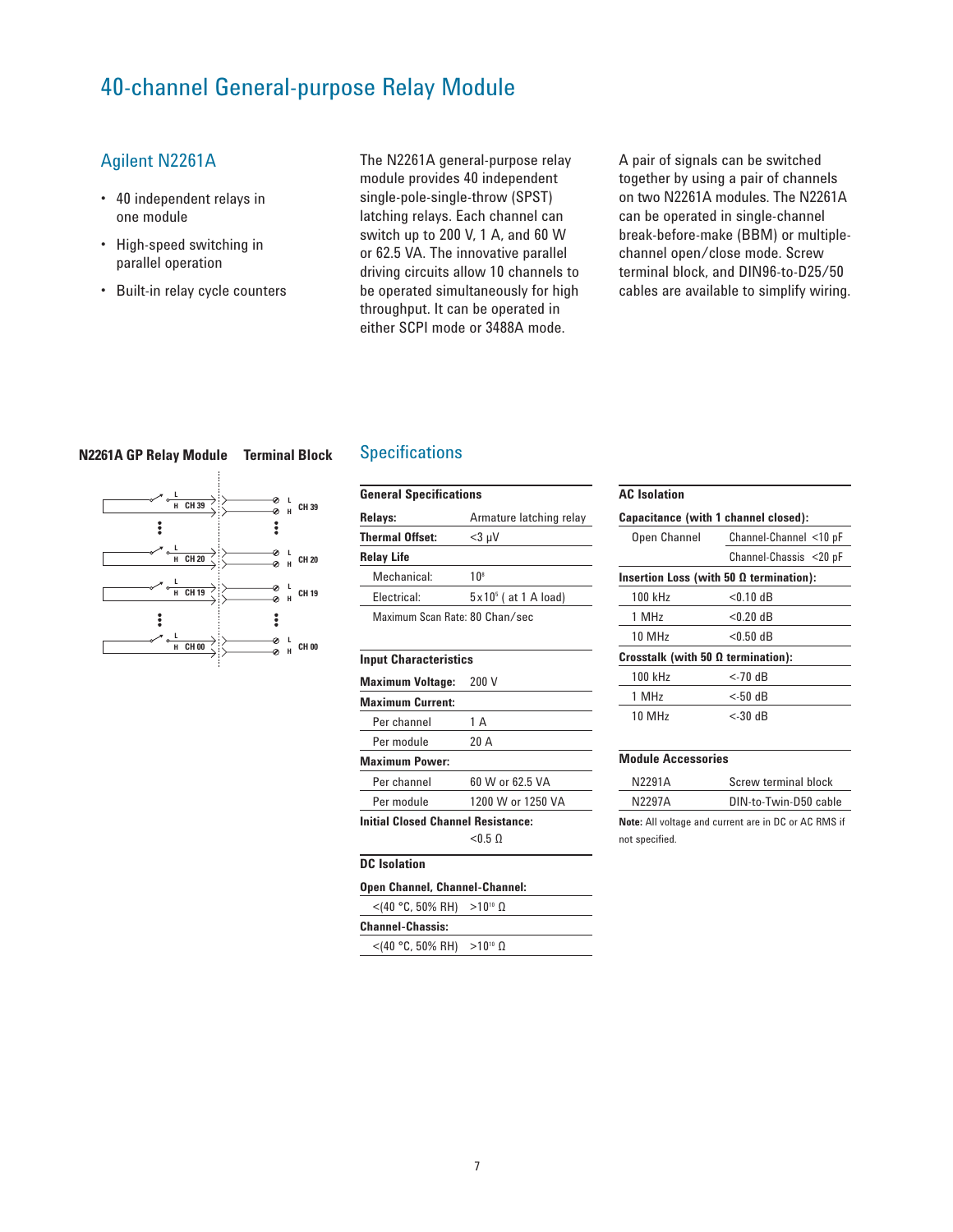# 4 x 8 Matrix Module

# Agilent N2262A

- Multiple inputs connecting to multiple outputs
- High-speed switching in parallel operation
- Built-in relay cycle counters

The N2262A 4x8 matrix module contains 32 cross points organized in a 4-row by 8-column config-uration. It provides a convenient way to connect a group of test instruments to multiple test points on DUTs. Each cross point in the module switches two wires for the high and low measurement. Multiple matrix modules can be connected for applications that require large matrices. For example, four N2262As can be combined as a 16x8 matrix.

N2262As can be used in con-junction with other modules (such as multiplexer modules) to provide a wide variety of switching combinations. More than one switch can be closed at the same time, allowing any combination of rows to be connected to columns. Up to eight channels can be operated in parallel for high-speed switching. The N2292A screw terminal blocks.



# **Specifications**

| <b>General Specifications</b> |                                  |  |
|-------------------------------|----------------------------------|--|
| Relays:                       | Armature latching relay          |  |
| Thermal Offset:               | $<$ 3 µV                         |  |
| Relay Life                    |                                  |  |
| Mechanical:                   | 10 <sup>s</sup>                  |  |
| Flectrical:                   | $5 \times 10^{5}$ ( at 1 A load) |  |
|                               |                                  |  |

### **Input Characteristics**

| <b>Maximum Voltage:</b>                   | 200 V           |
|-------------------------------------------|-----------------|
| <b>Maximum Current:</b>                   |                 |
| Per channel                               | 1 A             |
| Per module                                | 4 A             |
| <b>Maximum Power:</b>                     |                 |
| Per channel                               | 60 W or 62.5 VA |
| Per module                                | 240 W or 250 VA |
| <b>Initial Closed Channel Resistance:</b> |                 |
|                                           |                 |

#### **DC Isolation**

|                         | $<$ (40 °C, 50% RH) >10 <sup>10</sup> Ω |  |
|-------------------------|-----------------------------------------|--|
| HI-LO:                  | $<$ (40 °C, 50% RH) >10 <sup>10</sup> Ω |  |
| <b>Channel-Chassis:</b> | $<$ (40 °C, 50% RH) >10 <sup>10</sup> Ω |  |

#### **AC Isolation**

| Capacitance (with 1 channel closed):      |                                                |  |  |
|-------------------------------------------|------------------------------------------------|--|--|
| <b>Open Channel, Channel-Channel</b>      |                                                |  |  |
|                                           | $<7$ pF                                        |  |  |
| HI-LO                                     | $30 pF$                                        |  |  |
| Channel-Chassis                           | $<$ 50 pF                                      |  |  |
|                                           | Insertion Loss (with 50 $\Omega$ termination): |  |  |
| 100 kHz                                   | $< 0.10$ dB                                    |  |  |
| 1 MHz                                     | $< 0.20$ dB                                    |  |  |
| 10 MHz                                    | $< 0.60$ dB                                    |  |  |
| Crosstalk (with 50 $\Omega$ termination): |                                                |  |  |
| 100 kHz                                   | $<$ -73 dB                                     |  |  |
| 1 MHz                                     | $<$ -53 dB                                     |  |  |
| 10 MHz:                                   | <-28 dB                                        |  |  |
|                                           |                                                |  |  |

# **Module Accessories** N2292A Screw terminal block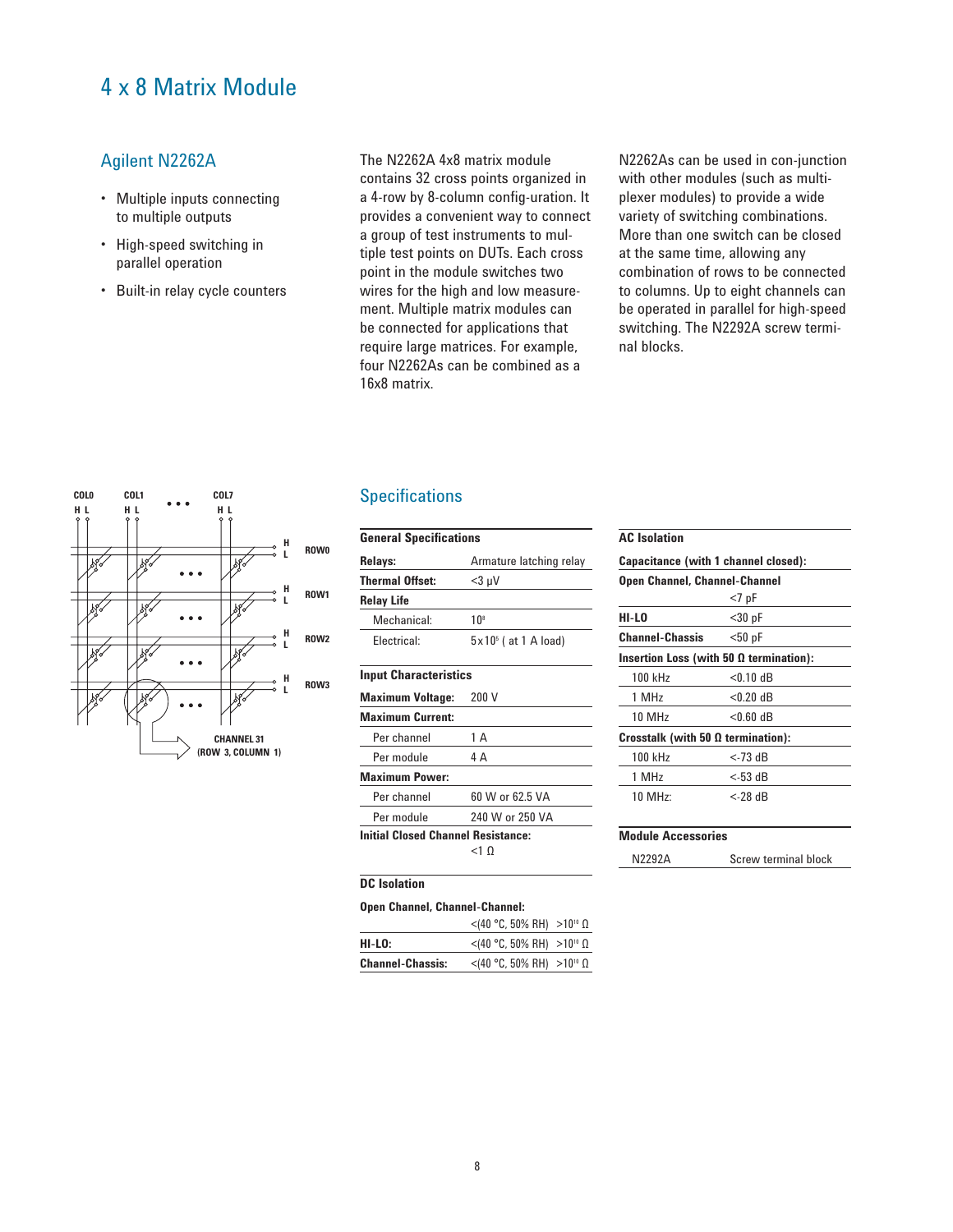# 32-Bit Digital Input/Output Module

**ONE I/0 LINE**

### Agilent N2263A

- TTL compatible, sinking up to 0.6 A
- Input /output configurable byte-by-byte
- Three I/O control modes: static, strobe, and handshake

The N2263A provides 32-bit bidirectional lines and three handshake and control lines. The 32-bit I/O lines are TTL compatible input/ output, or TTL compatible input and open collector output up to 42 V. The 32-bit I/O lines can be addressed individually (byte-by-byte), either as a 32-bit port, four independent 8-bit ports, or as two independent 16-bit ports. A Zener diode is used in each channel for input voltage overprotection (> 42 VDC), including ESD protection.

# **Specifications**

| <b>OPEN COLLECTOR/</b><br><b>CURRENT SINK</b><br>(VMOS FET)<br>$+5V$                                                                  | ONE I/O LINE                                              |
|---------------------------------------------------------------------------------------------------------------------------------------|-----------------------------------------------------------|
| <b>10K</b><br><b>DRIVER OUTPUT</b><br>60V                                                                                             | TERMINAL<br><b>CONNECTION</b><br><b>BLOCK</b>             |
| <b>INPUT SENSE</b><br><b>REFERENCE</b><br><b>VOLTAGE</b>                                                                              |                                                           |
| $+5V$<br>$+5V$<br>PCTL or I/O<br><b>Handshake Signal</b><br>≶ 10K<br><b>Resetable Fuse</b><br>215<br>+t                               | <b>TERMINAL</b><br><b>CONNECTION</b><br>⊘<br><b>BLOCK</b> |
| $+5V$<br>+5V<br><b>PFLG Handshake Signal</b><br>$\stackrel{\scriptstyle <}{\scriptstyle <}$ 10K<br><b>Resetable Fuse</b><br>215<br>+t | <b>TERMINAL</b><br><b>CONNECTION</b><br>Ø<br><b>BLOCK</b> |

| <b>General Specifications</b>         |  |
|---------------------------------------|--|
| I / O Lines                           |  |
| <b>Maximum Voltage(line-chassis):</b> |  |
| $+42$ VDC                             |  |
| <b>Maximum Sink Current(per bit):</b> |  |
| 0.6A                                  |  |
|                                       |  |

#### **Output Characteristics:**

| $V_{\text{out}}$ (high) | $\geq$ 2.4 V @ I $\leq$ 10 mA output |
|-------------------------|--------------------------------------|
| $V_{\text{out}}$ (low)  | $\leq$ 0.8 V @ I $\leq$ 600 mA input |

#### **Input Characteristics:**

| $V_{n}$ (high) | $\geq 2.0$ V |  |
|----------------|--------------|--|
| $V_{in}$ (low) | $\leq$ 0.8 V |  |

Each I/O line can sink up to 0.6 A to control external devices, including:

- High-voltage/high current relays
- Microwave relays and attenuators (8710xx , 876xx and 849xx)
- Solenoid coils

The polarities of the I/O and handshake lines can be operated in positive or negative logic mode. With the three control lines (PCTL, I/O, and PFLG), you can define five handshake modes for communication with peripherals. The screw terminal block and DIN96-to-Twin-D50 cable are available for simple wiring.

#### **Handshake Lines**

| <b>Maximum Voltage(line-chassis):</b> |                                       | $+5$ VDC |
|---------------------------------------|---------------------------------------|----------|
| <b>Output Characteristics:</b>        |                                       |          |
| $V_{\text{out}}$ (high)               | $\geq$ 2.4 V @ I $\leq$ 400 µA output |          |
| $V_{\text{out}}$ (low)                | $\leq$ 0.5 V @ I $\leq$ 1 mA input    |          |
| $I_{\text{out}}$ (low)                | $<$ 25 mA<br>(when shorted to $+5V$ ) |          |

#### **Input Characteristics:**

| $V_{in}$ (high) | $\geq 2.0$ V |
|-----------------|--------------|
| $V_{in}$ (low)  | $\leq$ 0.8 V |

#### **Module Accessories**

| N2293A | Screw terminal block    |
|--------|-------------------------|
| N2297A | DIN96-to-Twin-D50 cable |
| N2299A | DIN96-to-Quad-D25 cable |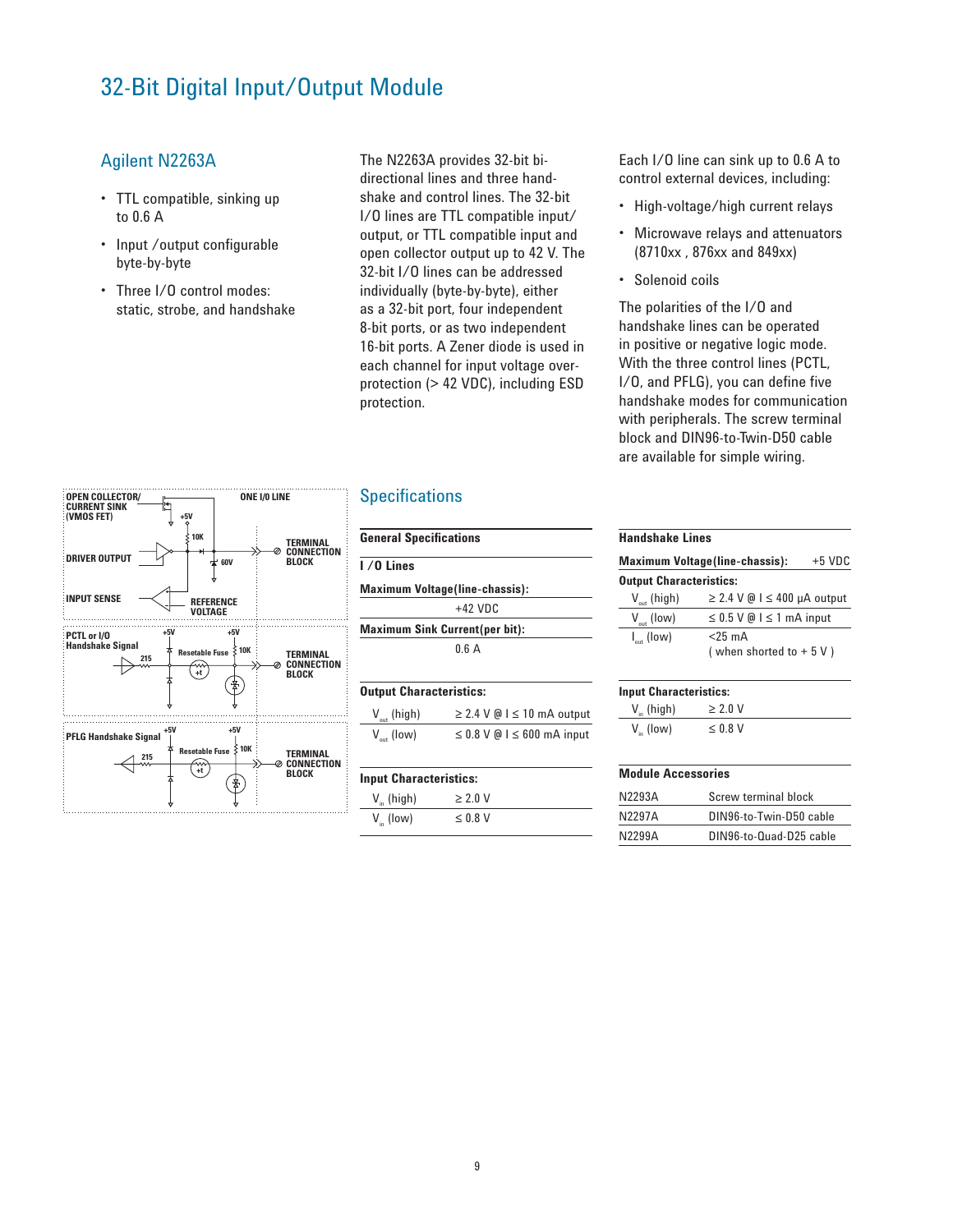# Multifunction Module

### Agilent N2264A

- 12 + 3 GP + 16-bit digital I/O in one module
- High-speed switching in parallel operation
- Built-in relay cycle counters



The Agilent N2264A multifunction module combines 12 general-purpose relays, three high-current relays, and 16-bit digital input/ output in one module, saving cost and space. Its three high-current channels are especially useful in automated test systems for cellular phone test or battery test, where only two or three low-resistance channels are needed. Four connection accessories simplify wiring.

The 12 general-purpose channels are non-latching relays that can switch up to 200 V, 1 A, 60 W or 62.5 VA. The three high-current channels are

### **Specifications**

| 12-channel General-purpose Relay     |                                |  |
|--------------------------------------|--------------------------------|--|
| <b>General Specifications</b>        |                                |  |
| <b>Relays:</b><br>relay              | Armature non-latching          |  |
| Thermal Offset:                      | <3 µV                          |  |
| <b>Relay Life</b>                    |                                |  |
| Mechanical:                          | 10 <sup>8</sup>                |  |
| Electrical:                          | $5\times10^{5}$ ( at 1 A load) |  |
| Maximum Scan Rate: 80 Chans./ sec    |                                |  |
| <b>Input Characteristics</b>         |                                |  |
| <b>Maximum Voltage: 200 V</b>        |                                |  |
| <b>Maximum Current: Per channel</b>  | 1 A                            |  |
| <b>Maximum Power:</b> Per channel    | 60 W: 62.5 VA                  |  |
| Initial Closed                       |                                |  |
| Channel Resistance: $< 0.5$ $\Omega$ |                                |  |
| DC Isolation                         |                                |  |

# **Open Channel, Channel-Channel:**

 $<$ (40 °C, 50% RH) >10<sup>10</sup> Ω

#### **AC Isolation**

| Capacitance (with 1 channel closed): |                        |  |
|--------------------------------------|------------------------|--|
| Open Channel                         | Channel-Channel <10 pF |  |
|                                      | Channel-Chassis <20 pF |  |

**For 16-bit Digital I/O specifications, please refer to the Agilent N2263A.** 

non-latching relays switching up to 5 A, 125 VDC, or 200 VAC RMS. The 16-bit digital I/O provides 16 bi-directional data lines (bits) plus three lines used for control and handshaking. The 16-bit I/O lines are TTL compatible input/output, or TTL compatible input and open collector output. The 16 I/O bits can be addressed individually, as two independent 8-bit ports, or as one 16-bit port. A Zener diode is used in each channel for input overvoltage protection (>42 VDC), including ESD protection. Each I/O line can sink up to 0.6 A to control external devices.

# **3-channel High-current Relay**

| <b>General Specifications</b>           |                      |  |
|-----------------------------------------|----------------------|--|
| Relays:<br>Armature non-latching relay  |                      |  |
| <b>Relay Life</b>                       |                      |  |
| Mechanical:                             | $5 \times 10^7$      |  |
| Flectrical:                             | $105$ ( at 5 A load) |  |
| <b>Thermal Offset:</b>                  | $<$ 3 µV             |  |
| <b>Time to close one channel: 16 ms</b> |                      |  |

#### **Input Characteristics**

|                                    | Maximum Voltage: 125 VDC or 200 VAC |
|------------------------------------|-------------------------------------|
| <b>Maximum Current:</b> 5 A        |                                     |
| Maximum Power: 150 W; 1250 VA      |                                     |
| <b>Initial Closed</b>              |                                     |
| Channel Resistance: $< 0.1 \Omega$ |                                     |

#### **DC Isolation**

| <b>Open Channel, Channel-Channel:</b>   |  |  |  |
|-----------------------------------------|--|--|--|
| $<$ (40 °C, 50% RH) >10 <sup>10</sup> Ω |  |  |  |
| <b>Channel-Chassis:</b>                 |  |  |  |
| $<$ (40 °C, 50% RH) >10 <sup>10</sup> Ω |  |  |  |

#### **Module Accessories**

| N2294A                                               | Screw terminal block for N2264A |  |
|------------------------------------------------------|---------------------------------|--|
| N2297A                                               | DIN96-to-Twin-D50 cable         |  |
| N2299A                                               | DIN96-to-Quad-D25 cable         |  |
| Note: All voltage and current are in DC or AC RMS if |                                 |  |

not specified.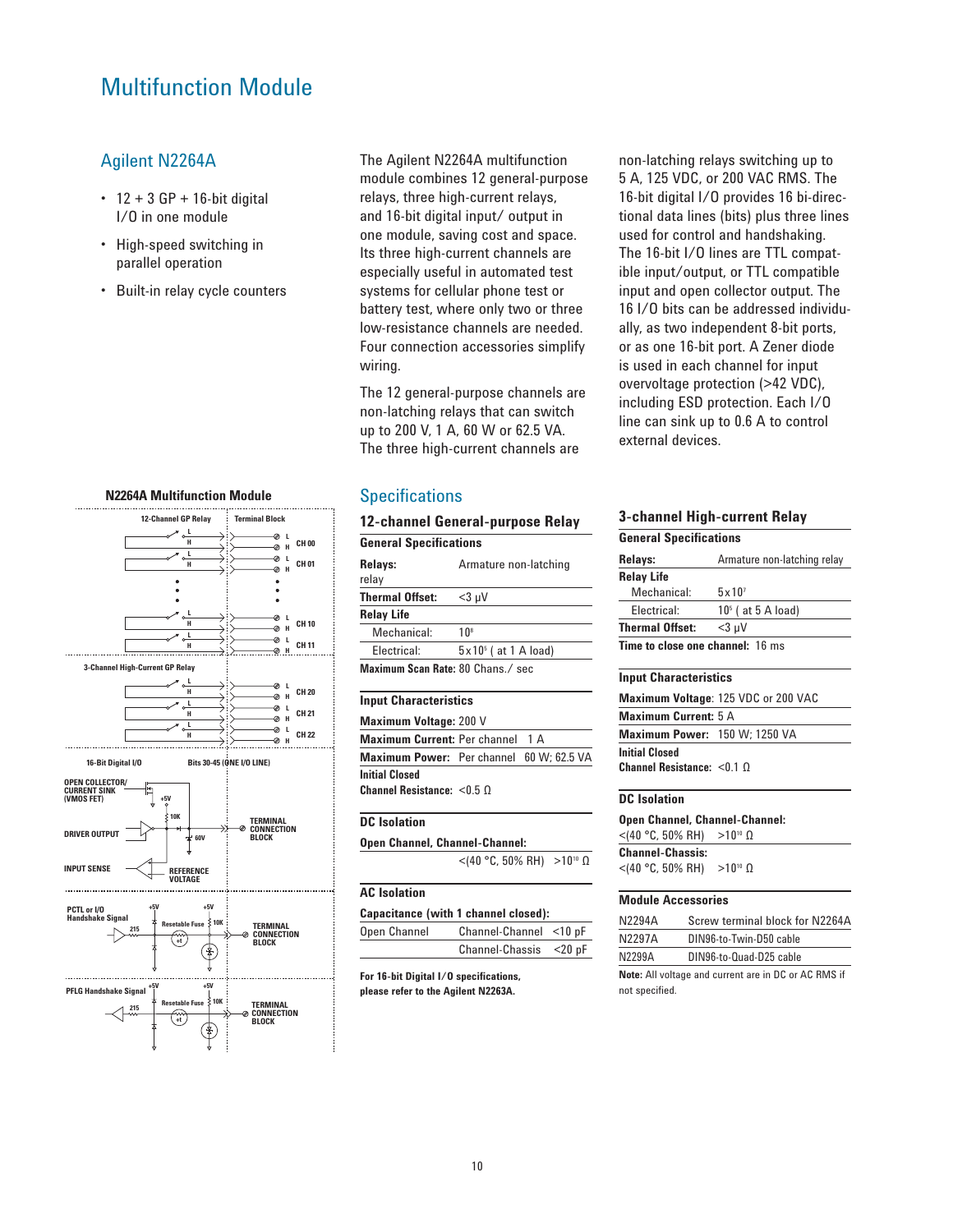# 8-channel General-purpose Relay Module

# Agilent N2267A

- Switching up to 8 A, 250 V
- Built-in overheat protection for high reliability

The N2267A is designed for highcurrent (up to 8 A contin-uous), lowresistance switching applications, such as AC/DC power supply testing. It can also be used to switch on/off AC (up to 250 V) or DC (up to 125 V) power supplies and current sources. Each channel can carry 8 A current at the same time. For thermal protection and reliability, the N2267A has built-in temper-ature control circuitry that uses sensor ICs and a cooling fan. An over-temperature warning signal is also available to activate an external LED or buzzer. A crimp & insert connector (N2327A) is available.

A protection network area is provided on the module's PCB, for switching inductive loads such as electric motors, solenoids, contacts, chokes, electromagnets and incandescent lamps. To protect relays from overvoltage damage, the RC network or the varistors must be placed on this module, which can effectively absorb the surge voltage.

#### **N2267A GP Relay Module Connection Kit**





# **Specifications**

| <b>General Specifications</b>    |                            |  |
|----------------------------------|----------------------------|--|
| Relays:                          | Non-latching relay         |  |
| <b>Thermal Offset:</b>           | $<$ 3 µV                   |  |
| <b>Relay Life</b>                |                            |  |
| Mechanical:                      | $5 \times 10^{7}$ (180cpm) |  |
| Flectrical:                      | 1 በ፣                       |  |
| Maximum Scan Rate: 20 Chans./sec |                            |  |

#### **Input Characteristics**

| <b>Maximum Current:</b>                  |                    |
|------------------------------------------|--------------------|
| (per channel)                            | 8 A                |
| (per module)                             | 64 A               |
| <b>Maximum Voltage:</b>                  | 125 VDC, 250 VAC   |
| <b>Maximum Power:</b>                    |                    |
| Per channel                              | 150 W or 2000 VA   |
| Per module                               | 1200 W or 16000 VA |
| <b>Initial Closed</b>                    |                    |
| <b>Channel Resistance:</b> $\leq 0.08$ O |                    |

### **DC Isolation Open Channel, Channel-Channel:**  $<$ (40 °C, 50% RH)  $>10^{10}$  Ω

**Channel-Chassis:** <(40 °C, 50% RH)  $>10^{10}$  Ω

#### **AC Isolation**

**Capacitance (with 1 channel closed):**

| Open Channel, Channel-Channel <10 pF           |             |  |
|------------------------------------------------|-------------|--|
| <b>Channel-chassis</b><br>$<$ 10 pF            |             |  |
| Insertion Loss (with 50 $\Omega$ termination): |             |  |
| 100 kHz                                        | $< 0.10$ dB |  |
| 1 MH <sub>z</sub>                              | $< 0.20$ dB |  |
| Crosstalk (with 50 $\Omega$ termination):      |             |  |
| 100 kHz                                        | $<$ -75 dB  |  |
| 1 MH <sub>z</sub>                              | $<$ -55 dB  |  |

#### **Module Accessories**

| N2327A | Crimp & insert connection |
|--------|---------------------------|
|        | kit for N2267A            |

**Note:** All voltage and current are in DC or AC RMS if not specified.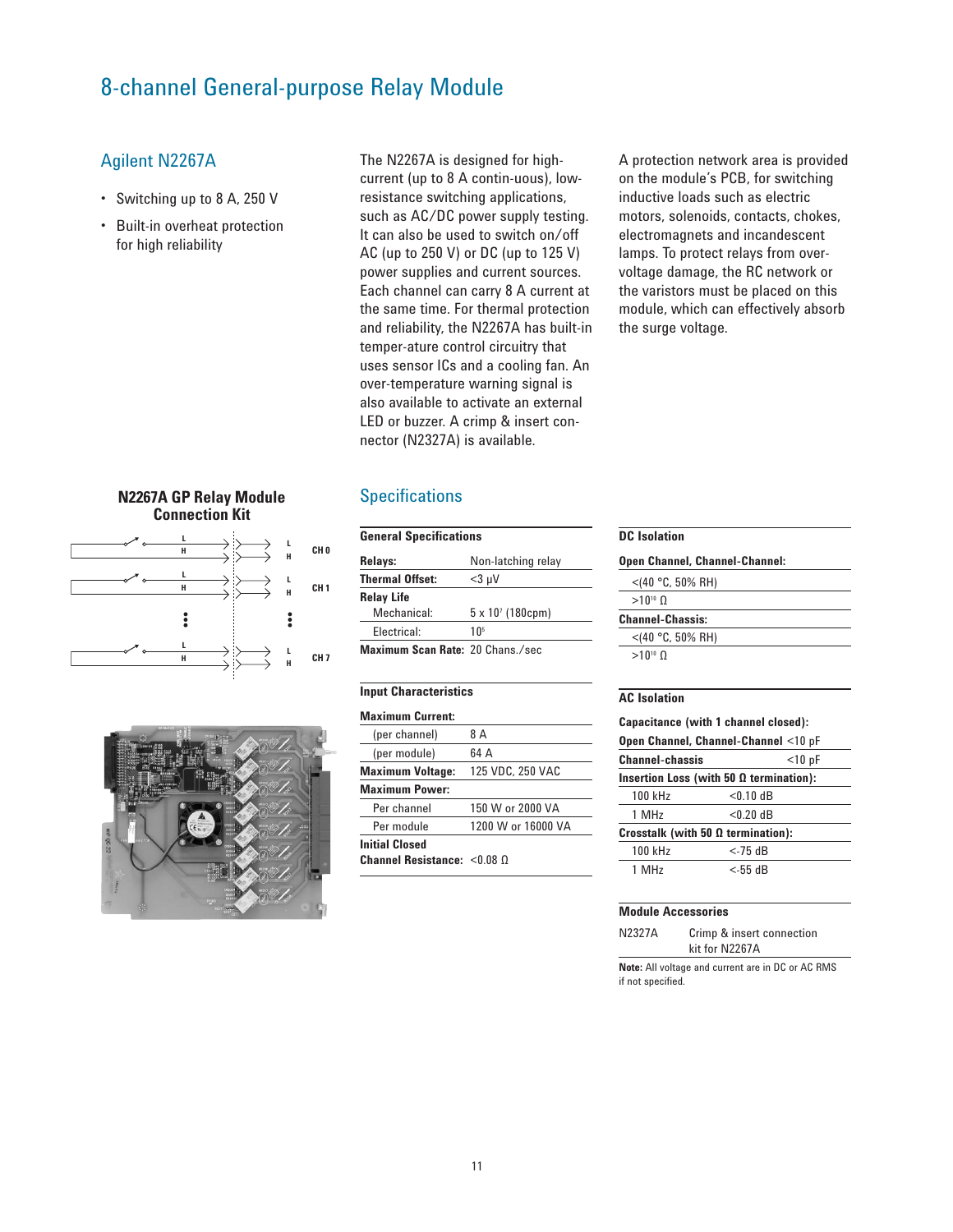# Dual 1 x 4 RF Multiplexer (3.0 GHz, 50 Ω)

# Agilent N2268A

- Ideal for wireless communication test
- Insertion loss <1.7 dB at 3.0 GHz

The N2268A multiplexer module has two 1x4 independent multi-plexers with SMA connectors, delivering high performance, very low insertion loss, high isolation, and excellent VSWR performance. This high-density RF multiplexer module is an economical RF signal switching solution. Its 3.0 GHz bandwidth guarantees signals will not be degraded when switched from source to destination. Each group of four channels is isolated from the other and from the chassis to prevent ground loops. The widebandwidth performance enables

quality dynamic-range RF signal measurements using oscilloscopes, spectrum analyzers, network analyzers, and GSM/CDMA test sets. Typical test applications include switching signals of Bluetooth transceivers and L1/L2 GPS receivers, 1.8/1.9 GHz wireless communication devices (such as GSM, CDMA, 3G, DCS1800, and PCS1900 base stations), and mobile phones. It can be also used to route satellite signals.



### **Specifications**

| <b>Input Characteristics</b>             |                            |  |  |
|------------------------------------------|----------------------------|--|--|
| <b>Maximum Scan Rate:</b>                | 20 Chans./sec              |  |  |
| <b>Maximum Voltage:</b>                  | 30 V, DC + AC peak         |  |  |
| <b>Maximum Current:</b>                  | $0.5$ A, DC + AC peak      |  |  |
| <b>Maximum Power:</b>                    |                            |  |  |
| (per channel)                            | 10 W                       |  |  |
| <b>Characteristic</b>                    |                            |  |  |
| Impedance:                               | 50 Ω                       |  |  |
| <b>DC Performance</b>                    |                            |  |  |
| <b>Thermal Offset:</b>                   | $<$ 3 µV ( $<$ 2 µV, typ.) |  |  |
| <b>Initial Closed</b>                    |                            |  |  |
| Channel Resistance: $<$ 1 $\Omega$       |                            |  |  |
| <b>Insulation Resistance</b>             |                            |  |  |
| (between terminals): $<$ (40 °C, 50% RH) |                            |  |  |
|                                          | $>10^{10}$ O               |  |  |
| <b>Capacitance</b>                       |                            |  |  |
| <b>Center-Center</b>                     | $< 0.06$ pF                |  |  |
| <b>Center-Shield</b>                     | $<$ 20 pF                  |  |  |
| <b>Rise Time:</b>                        | $<$ 150 psec               |  |  |
| Signal Delay:                            | $<$ 1.5 nsec               |  |  |
|                                          |                            |  |  |

#### **AC Performance**

| <b>Insertion Loss</b> |            |  |
|-----------------------|------------|--|
| $1$ GHz               | $< 0.9$ dB |  |
| $2$ GHz               | $<1.2$ dB  |  |
| $2.5$ GHz             | $<$ 1.4 dB |  |
| 3 GHz                 | $<$ 1.7 dB |  |
|                       |            |  |

#### **Crosstalk (Channel-Channel, Channel-Common)**

| $1$ GHz   | $<$ -64 dB |  |
|-----------|------------|--|
| $2$ GHz   | $<$ -64 dB |  |
| $2.5$ GHz | $<$ -50 dB |  |
| 3 GHz     | $<$ -50 dB |  |
|           |            |  |

### **VSWR**

| $1$ GHz   | < 1.20 |  |
|-----------|--------|--|
| 2 GHz     | < 1.35 |  |
| $2.5$ GHz | < 1.35 |  |
| 3 GHz     | < 1.35 |  |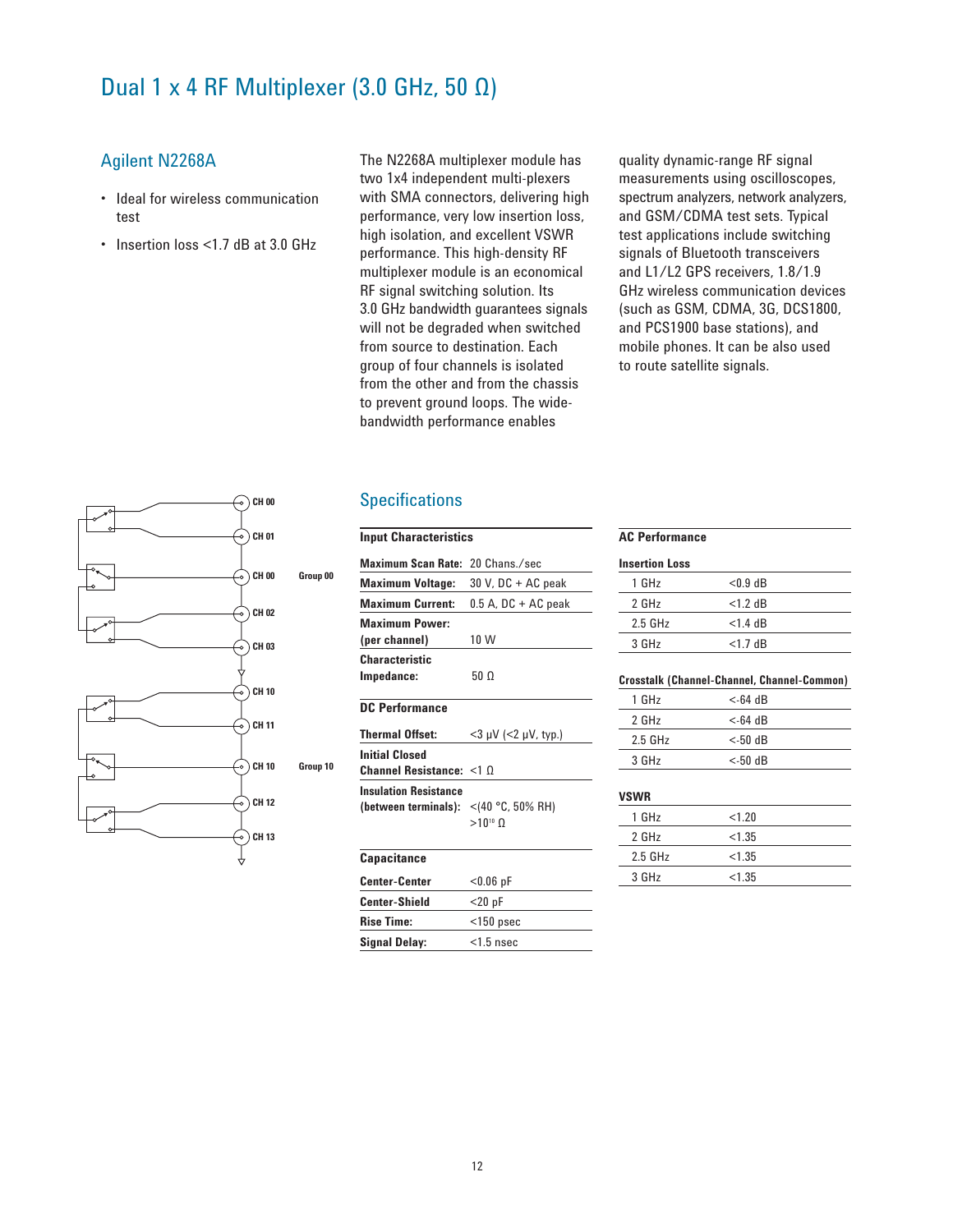# 1 x 9 RF (1 GHz) Multiplexer Module

# Agilent N2272A

- Ease of channel density extension
- Ideal for high density RF signal routing
- Ease of wiring with BNC connectors

The N2272A RF high-density module provides a 1x9 multi-plexer that can be widely used in RF test and measurement system. It consists of a series of eight RF latching relays in a tree structure. The module's low insertion loss, high isolation and excellent VSWR performance guarantee that the RF signals will not be degraded when routed from source to destination. In order to decrease the degradation when cascading, the auxiliary channel (channel 08) with smaller insertion loss and lower VSWR, is provided. In order to extend the channel count, channel 08 can

### **Specifications**

| 5x10 <sup>6</sup>                                  |
|----------------------------------------------------|
| 10 <sup>5</sup>                                    |
|                                                    |
| Mechanical<br><b>Flectrical</b><br>(24 V @ 1 A DC) |

be connected to the COM channel of the next N2272A module. It can also be used as a standard channel. BNC connectors on the module's front panel are provided for ease of wiring.

The N2272A can only be operated in SCPI mode when installed in 3499A/ B mainframes with firmware 3.0 or later.



| <b>AC Performance</b>       | <b>100 MHz</b> | 300 MHz    | 800 MHz    | 1 GHz      |
|-----------------------------|----------------|------------|------------|------------|
| Insertion Loss              | $< 0.5$ dB     | $< 0.8$ dB | $<$ 1.8 dB | $<$ 2.5 dB |
| Crosstalk (Channel-Channel) | <-75 dB        | $<$ -65 dB | $<$ -55 dB | $<$ -50 dB |
| <b>VSWR</b>                 | < 1.20         | <1.30      | $<$ 1.35   | < 1.55     |

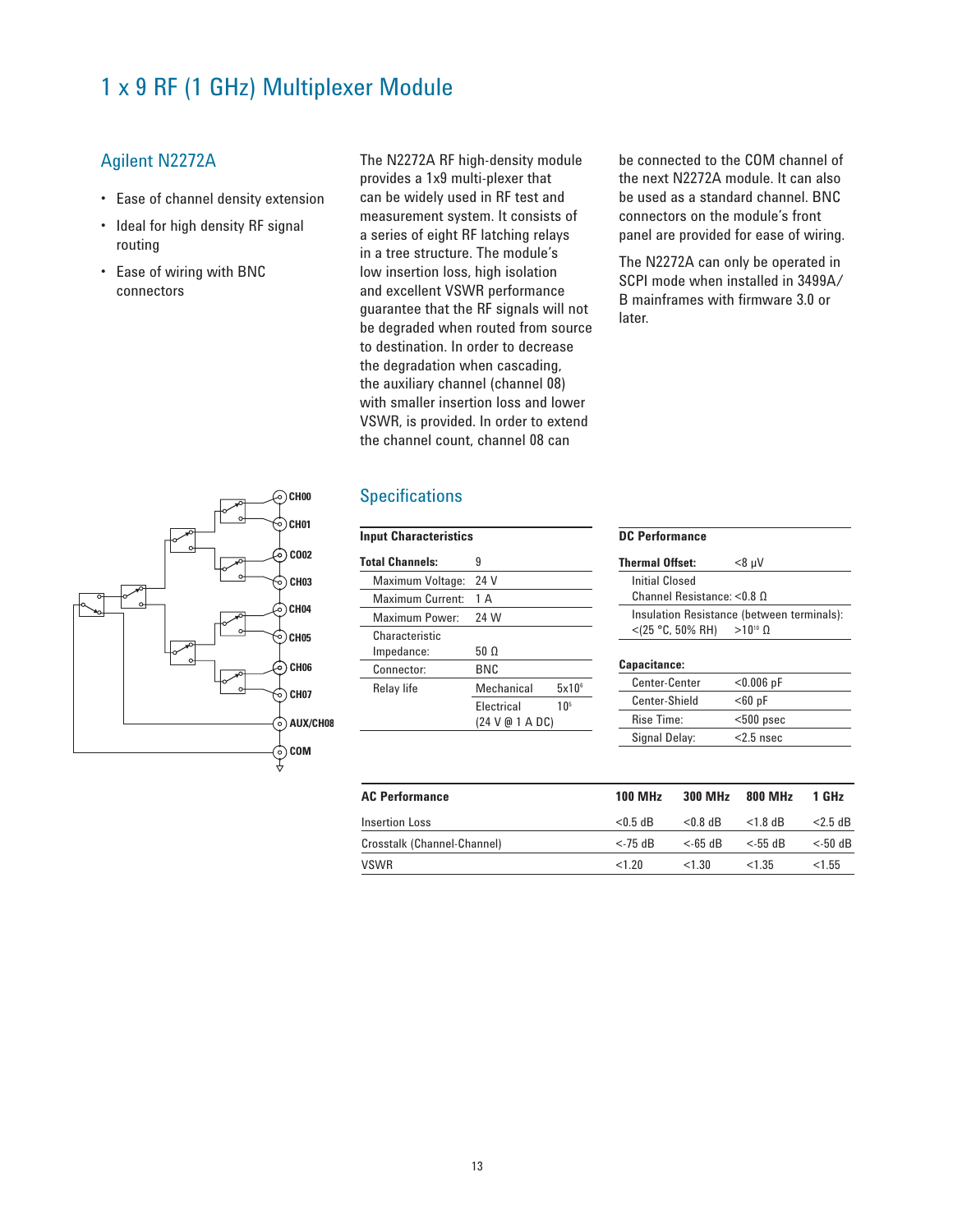# Dual 1x6 Microwave (26.5 GHz) Multiplexer

# Agilent N2276A

- Quick set-up microwave switching to save integration time
- Modular microwave switching to fit each application
- Can also drive two external microwave attenuators

The 3-slot N2276A module (option 206) provides dual 1 x 6 microwave multiplexers, with excellent insertion loss, isolation and VSWR performance. With option 204, the N2276A becomes a dual 1 x 4 microwave multi-plexers, while keeping all the other features. The modular N2276A can exactly fit your application channel density needs, minimizing the redundant channel, thus offering the most cost effective microwave switching. The SMA connectors on module's front panel are provided for high performance

**Specifications** 

| <b>Total Channels</b><br>(N2276A) | Dual $1 \times 4$ (option 204)<br>Dual $1 \times 6$ (option 206) |
|-----------------------------------|------------------------------------------------------------------|
| Connector                         | SMA                                                              |
| <b>Frequency range</b>            | DC to 26.5 GHz                                                   |
| <b>Insertion loss</b>             | $0.3$ dB + 0.015 dB $*$<br>frequency (GHz)                       |
| Isolation                         | >100 dB @ 12 GHz;                                                |
|                                   | >80 dB @ 15 GHz:                                                 |
|                                   | >70 dB @ 26.5 GHz                                                |
| <b>VSWR</b>                       | <1.2 @ 4 GHz;                                                    |
|                                   | $<$ 1.35 @ 12.4 GHz:                                             |
|                                   | <1.45 @ 18 GHz:                                                  |
|                                   | <1.7 @ 26.5 GHz                                                  |
| Repeatability                     |                                                                  |
| (5 M cycle @ 25 °C)               | $< 0.03$ dB                                                      |
| Switching time                    | 25 <sub>ms</sub>                                                 |
| Switch life                       | 5 M cycles                                                       |

**Module Accessories 84904/6/7/K/L** 0-11 dB, 0-90 dB, 0-70 dB microwave attenuators (26.5, 40 GHz)



connections. The N2276A can also drive two external microwave attenuators (Agilent 84904/6/7/K/L).

The N2276A can be used in the testing of cellular phone, cordless phone, mobile radios, cellular base station, broad-band wireless communication transceivers, RFICs, and high-speed digital circuits.

The N2276A can only be operated in SCPI mode when installed in 3499A/C mainframes with firmware 3.0 or later.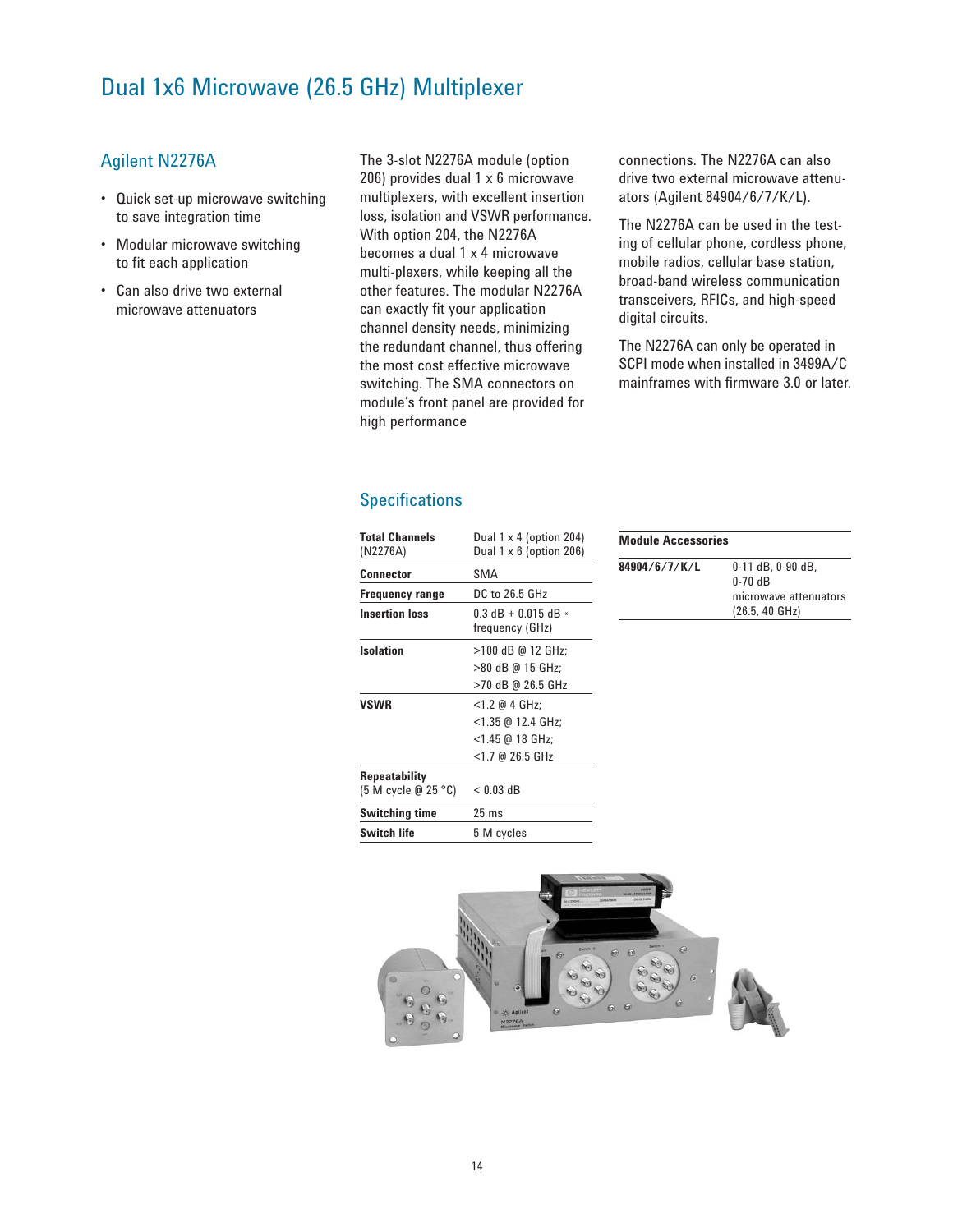# Microwave Multiplexer Module

### Agilent 44476A

- Switching signals from DC to 18 GHz
- Triple 1-to-2 microwave multiplexers



The 44476A includes three independent SPDT 50 Ω coaxial relays with excellent electrical performance from DC to 18 GHz. For general-purpose

> microwave switching applications, the module can be used to switch separate signal sources for a multi-band receiver/transmitter testing application. The 3 mm SMA connector on the module edge simplifies wiring.

#### **Specifications**

| <b>Input Characteristics</b>               |              |
|--------------------------------------------|--------------|
| <b>Frequency Range:</b>                    | DC to 18 GHz |
| <b>Characteristic</b>                      |              |
| Impedance:                                 | 50 Q         |
| <b>Input Power Rating:</b>                 | 1 W average  |
| 100 W peak<br>(Also less than $\pm$ 7 VDC) |              |
| <b>Repeatability</b>                       |              |
| (after $106$ operation):                   | $0.03$ dB    |
| Connector:                                 | SMA          |

#### **AC Isolation / Performance**

| <b>Isolation:</b>      | DC-18 GHz   | >90 dB      |
|------------------------|-------------|-------------|
| <b>Insertion Loss:</b> | DC-2 GHz    | $< 0.25$ dB |
|                        | DC-18 GHz   | $< 0.50$ dB |
| <b>VSWR</b>            | DC-2 GHz    | $<$ 1.15 dB |
| $(3 \text{ mm}$ SMA):  | DC-12.4 GHz | $<$ 1.25 dB |
|                        | DC-18.0 GHz | $<$ 1.40 dB |

# Microwave Relay Driver Module



- Agilent 44476B Supporting varieties of microwave coaxial relays •
	- Two set mounting holes for coaxial relays •

The 44476B brings multi-port 50/75 Ω coaxial switching flexibility to your test system. It has two set mounting panels, so any two Agilent 876XX coaxial switches can be mounted. The coaxial switches come in three-, four-, and five-port configurations. This flexibility allows you to use the different switches for a variety of applications, constructing transfer switches, switch matrices and more. Using the 876XX in conjunction with the 44476B allows you to extend your automated three-port switching to 26.5 GHz. Coaxial relays must be ordered separately

when using with this module. The coaxial switches that can be used are listed below. Option 011 designates the switches for a coil voltage of 5 VDC.

#### **Agilent Technologies**

| <b>Coaxial Switch</b> | Port | <b>Frequency</b> |
|-----------------------|------|------------------|
| 8762A/Option 011      | 3    | DC to 4 GHz      |
| 8762B/Option 011      | 3    | DC to 18 GHz     |
| 8762C/Option 011      | 3    | DC to 26.5 GHz   |
| 8762F/Option 011      | 3    | DC to 4 GHz      |
| 8763B/Option 011      | 4    | DC to 18 GHz     |
| 8763C/Option 011      | 4    | DC to 26.5 GHz   |
| 8764B/Option 011      | 5    | DC to 18 GHz     |
| 8764C/Option 011      | 5    | DC to 26.5 GHz   |

**Note:** For details of Agilent 876XX specifications, please refer to publication number 5968-4314.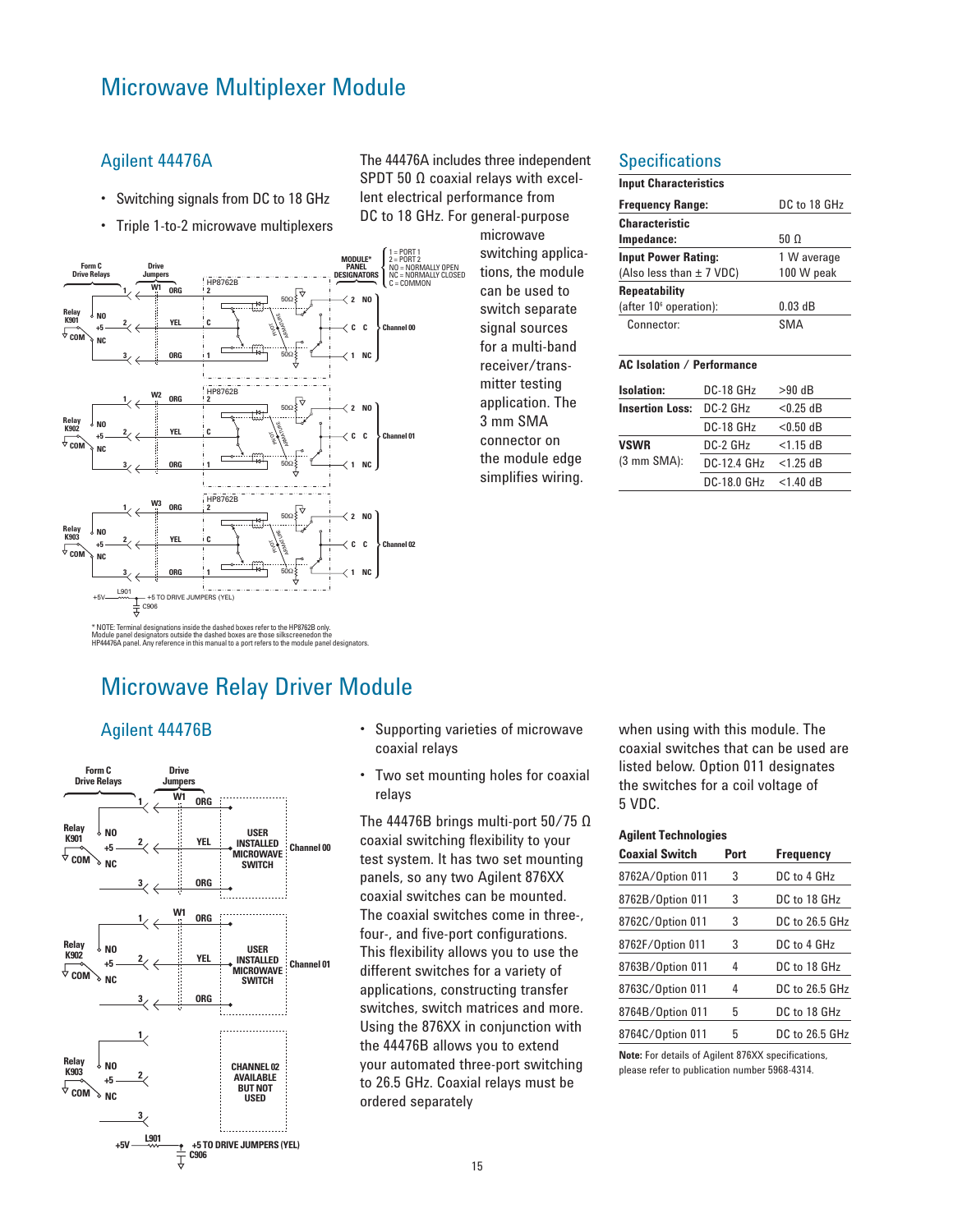# Dual 1 x 4 RF Multiplexer (1.3 GHz,  $50/75$  Ω)

### Agilent 44478A/B

• Switching up to 1 A, 24 W or 24 VA

> **J101 3**

**CH00 CH01**

்) CH02 **CH03 3**

 $\odot$ CH10 ි) CH11

ै) CH12 **CH13 4**

**COM00 GROUP 00**

**COM10 GROUP 10**

**J102 3 J104 3**

**J105**

**J106 4**

**J107 4 J109 4**

**J110 4 TYPICAL CHANNEL RESISTIVE TERMINATIONS**

 $\overline{\cdot}$ 

**For 44478A, R=50**Ω **(or 75**Ω**) For 44478B, R=75**Ω **ChXX**

**BNC CONNECTOR**<br>↓<br>→ 3

**SMB CONNECTOR**

 $\rightarrow$ 

• Insertion loss less than 1.9 dB at 1.3 GHz

The 44478A/B multiplexer module is an ideal choice for broadband switching of high-frequency or fast pulse signals. Dual 1-to-4 multiplexers provide bi-directional switching of signals from DC to 1.3 GHz. High channel isolation (>55 dB at 1 GHz) assures quality dynamic-range measurements using spectrum, network, or distortion analyzers. Each 1-to-4 multiplexer consists of seven relays in a "tree" structure, which provides high isolation and low VSWR (voltage standing wave ratio). All the connectors on the module's edge are female BNC for ease of wiring. Off-channels

# **Specifications**

| <b>Input Characteristics</b>         |                            |
|--------------------------------------|----------------------------|
| Maximum Scan Rate:                   | 43 Chans / sec             |
| Maximum Voltage:                     | 42 V, DC + AC peak         |
| Maximum Current:                     | 1 A                        |
| Maximum Power:<br>(Per channel)      | 24 W, 24 VA or 44 dBm      |
| Characteristic Impedance:<br>44478A: | 50 Ω                       |
| 44478B:                              | 75 Ω                       |
| <b>DC</b> Performance                |                            |
| Thermal Offset:                      | $<$ 6 µV ( $<$ 2 µV, Typ.) |
| Initial Closed                       |                            |
| <b>Channel Resistance:</b>           | $<$ 10                     |
|                                      |                            |
| <b>Insulation Resistance</b>         |                            |
| (between terminals):                 |                            |
| <(25 °C, 40% RH)                     | $>10^{10}$ O               |

| Center-Center: | $< 0.006$ pF |
|----------------|--------------|
| Center-Shield: | $60$ pF      |
| Rise Time:     | $<$ 300 psec |
| Signal Delay:  | $<$ 3 nsec   |

can be terminated in resistors to maintain proper operation of DUT circuitry. Simply plug a 50/75 Ω SMB-type resistive termination onto the on-board male SMB connectors provided for each channel.

| АУ І СПУПІВНУС        |           |            |  |
|-----------------------|-----------|------------|--|
| <b>Insertion Loss</b> |           |            |  |
| ≤(40 °C, 95% RH)      | 10 MHz    | $< 0.3$ dB |  |
|                       | 100 MHz   | $<$ 0.7 dB |  |
|                       | 500 MHz   | $<$ 1.5 dB |  |
|                       | $1.3$ GHz | $<$ 3.0 dB |  |
| $≤$ (25 °C, 40% RH)   | 10 MHz    | $<$ 0.2 dB |  |
|                       | 100 MHz   | $<$ 0.5 dB |  |
|                       | 500 MHz   | $<$ 1.1 dB |  |
|                       | $1.3$ GHz | $<$ 1.9 dB |  |
|                       |           |            |  |

**AC Performance**

| Crosstalk                       |                     |                   |  |  |
|---------------------------------|---------------------|-------------------|--|--|
| Channel-Channel, Channel-Common |                     |                   |  |  |
|                                 | 10 MHz              | $< 90$ dB         |  |  |
|                                 | 100 MHz             | <-80 dB           |  |  |
|                                 | 500 MHz             | <-65 dB           |  |  |
|                                 | $1.3$ GHz           | <-55 dB           |  |  |
| Group-Group, Module-Module      |                     |                   |  |  |
|                                 | 10 MHz              | $< 90$ dB         |  |  |
|                                 | 100 MH <sub>z</sub> | $< 80 \text{ dB}$ |  |  |
|                                 | 500 MHz             | $<$ -70 dB        |  |  |
|                                 | $1.3$ GHz           | $<$ -60 dB        |  |  |
|                                 |                     |                   |  |  |
| <b>VSWR</b>                     | 10 MHz              | < 1.20            |  |  |
|                                 | 100 MHz             | < 1.25            |  |  |
|                                 | 500 MHz             | < 1.35            |  |  |
|                                 | $1.3$ GHz           | < 1.55            |  |  |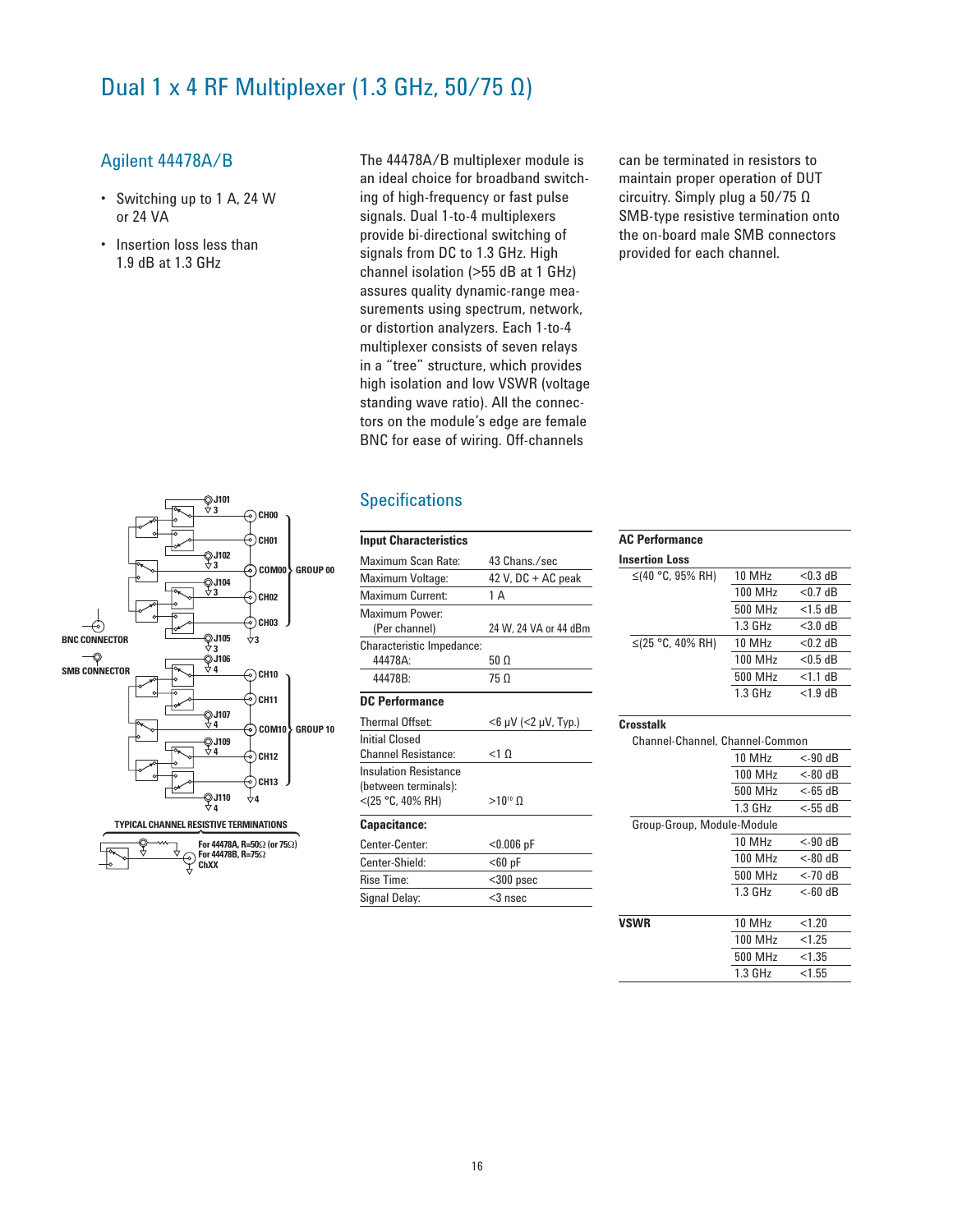# Agilent 44470A, 44470D, 44471A, 44471D, 44472A, 44473A, 44474A Modules

#### **44470A**

10-channel Multiplexer Module (2 A, 250 V)

### **44470D**

20-channel Multiplexer Module (2 A, 250 V)

#### **44471A**

10-channel General-purpose Module (2 A, 250 V)

#### **44471D**

20-channel General-purpose Module (1 A, 250 V)

The 44470A, 44470D, 44471A, and 44471D are designed for lowchannel count applications, with higher switching capability (current or voltage) than N2260A or N2261A modules.

### **44472A**

Dual 1x4 RF Multiplexer Module (300 MHz, 50 Ω)

The 44472A RF multiplexer module offers broadband switching capability for high-frequency and pulse signals. Two independent 50 Ω characteristic impedance 1x4 switches are provided for signal from DC to 300 MHz. BNC connectors on the module allow for easy connection.

**44473A**

4 x 4 Matrix Module (2 A, 250 V)

#### **44474A**

16-Bit Digital I/O Module (TTL compatible)

All of the modules listed are designed for 3488A mainframes, work in the 3499A/B/C.

# Rack Mounting Kits



*Agilent 3499A Rack Mount Kit with Handles (Opt. 1CP)*



*Agilent 3499A Rack Mount Kit (Opt. 1CM)*

# 3499A 3499B

| 34005<br>SW <b>I</b> TCH/CEMTROL SYSTEM                                                              |  |
|------------------------------------------------------------------------------------------------------|--|
| ------<br>$\begin{array}{c} \square \; \square \; \square \; \square \; \square \; \bot \end{array}$ |  |

To rackmount an Agilent 3499B with a fill panel, order Option 1CM.

### 3499C

To rackmount the 3499C without handles, order the Agilent standard cabinet accessory 5063-9216.

To rackmount the 3499C with handles, order the Agilent standard cabinet accessory 5063-9223.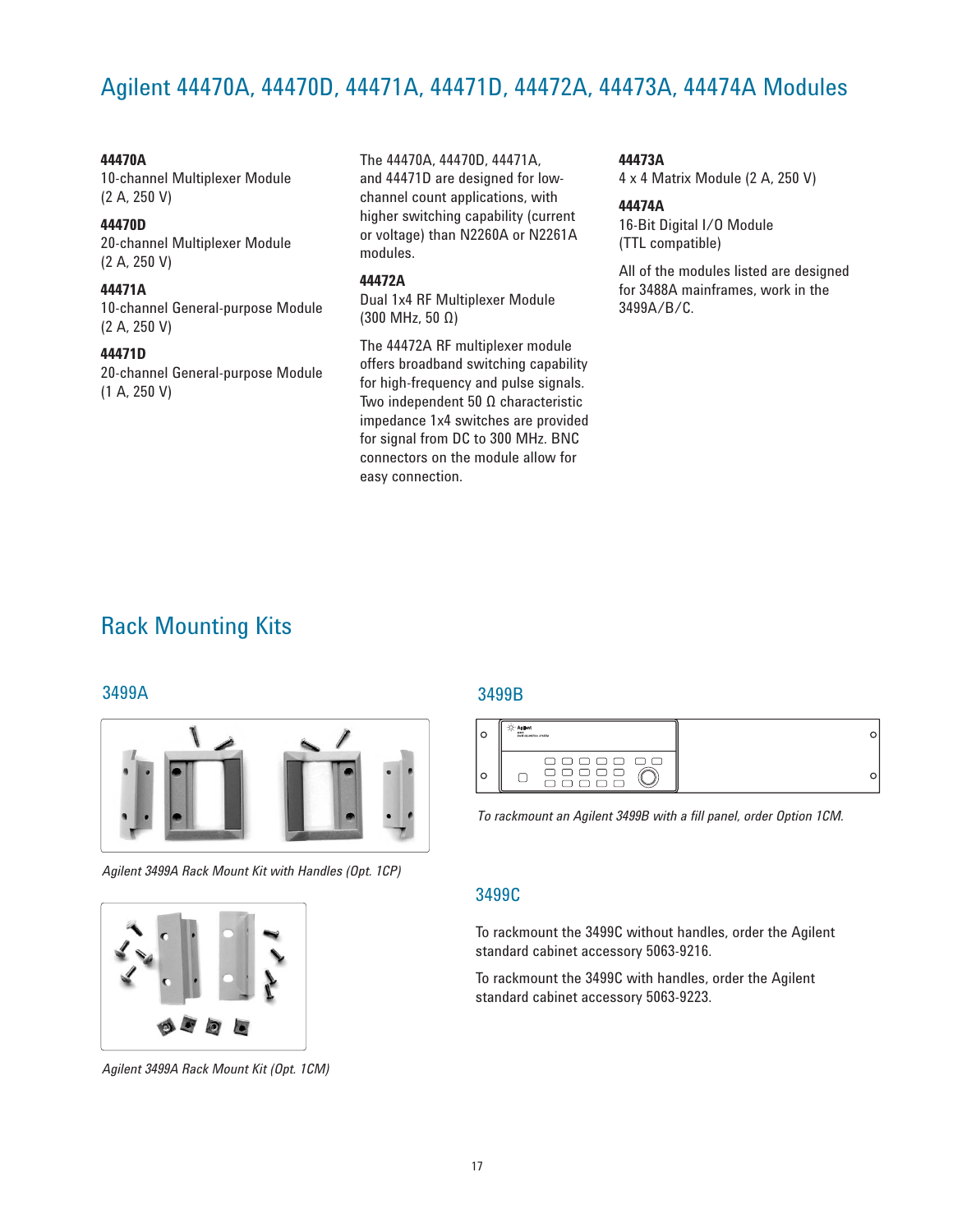# **Ordering Information**

| <b>Mainframes</b>              |                                                                                                                                                     |
|--------------------------------|-----------------------------------------------------------------------------------------------------------------------------------------------------|
| 3499A                          | 5-Slot Switch/Control Mainframe. Includes hard copy manual and power cord.                                                                          |
|                                | Plug-in modules are ordered separately and are required for operation.                                                                              |
| 3499A-1CP                      | <b>Rack Mount Kit with Handles</b>                                                                                                                  |
| 3499A-1CM                      | <b>Rack Mount Kit</b>                                                                                                                               |
| 3499B                          | 2-Slot Switch/Control Mainframe.Includes hard copy manual and power cord.<br>Plug-in modules are ordered separately and are required for operation. |
| 3499B-1CM                      | Rack Mount Kit with half-rack filler panel                                                                                                          |
| 3499C                          | 9/14-Slot Switch/Control Mainframe. Includes hard copy manual and power                                                                             |
|                                | cord. Plug-in modules are ordered separately and are required for operation.                                                                        |
|                                | For rackmount kit w/o handles, order the Agilent standard cabinet accessory                                                                         |
|                                | 5063-9216.<br>• For rackmount kit with handles, order the Agilent standard cabinet accessory                                                        |
|                                | 5063-9223.                                                                                                                                          |
| <b>Mainframe Filler Panels</b> |                                                                                                                                                     |
| 3499C-FP1                      | 1-slot width filler panel for 3499A/B/C mainframes                                                                                                  |
| 3499C-FP2                      | 2-slot width filler panel for 3499A/B/C mainframes. Plug-in modules, screw                                                                          |
|                                | terminal blocks NOT included.                                                                                                                       |
| <b>N2260A</b>                  | 40-channel Multiplexer Module                                                                                                                       |
| <b>N2261A</b>                  | 40-channel General Purpose Relay Module                                                                                                             |
| <b>N2262A</b>                  | 4 x 8 Matrix Module                                                                                                                                 |
| <b>N2263A</b>                  | 32-bit Digital I/O Module                                                                                                                           |
| <b>N2264A</b>                  | 12 + 3 GP + 16-bit Digital I/O Module                                                                                                               |
| <b>N2266A</b>                  | 40-channel High-speed Multiplexer Module                                                                                                            |
| <b>N2267A</b>                  | 8-channel 8 A General Purpose Relay Module                                                                                                          |
| <b>N2268A</b>                  | Dual 1 x 4 RF (3.0 GHz) Multiplexer Module                                                                                                          |
| <b>N2272A</b>                  | 1 x 9 RF (1GHz) Multiplexer Module                                                                                                                  |
| <b>N2276A</b>                  | Dual 1 x 6 Microwave Multiplexer Module                                                                                                             |
| N2276A-204                     | Dual 1 x 4 Multiplexer                                                                                                                              |
| N2276A-206                     | Dual 1 x 6 Multiplexer<br>Screw terminal block for N2260A and N2266A                                                                                |
| <b>N2290A</b><br><b>N2291A</b> | Screw terminal block for N2261A                                                                                                                     |
| <b>N2292A</b>                  | Screw terminal block for N2262A                                                                                                                     |
| <b>N2293A</b>                  | Screw terminal block for N2263A                                                                                                                     |
| <b>N2294A</b>                  | Screw terminal block for N2264A                                                                                                                     |
| <b>N2297A</b>                  | DIN96-to-Twin-D50 cable for N2260-5A                                                                                                                |
| N2299A                         | DIN96-to-Quad-D25 cable for N2260-5A                                                                                                                |
| <b>N2327A</b>                  | Crimp & Insert Connection kit for N2267A                                                                                                            |
|                                | Plug-in modules (Agilent 3488A family), screw terminal blocks included                                                                              |
| 44470A                         | 10-channel Relay Multiplexer Module                                                                                                                 |
| 44470D                         | 20-channel Relay Multiplexer Module                                                                                                                 |
| 44471A                         | 10-channel GP Relay Module                                                                                                                          |
| 44471D                         | 20-channel GP Relay Module                                                                                                                          |
| 44472A                         | Dual 1 x 4 RF (300MHz) Multiplexer Module (50 $\Omega$ )                                                                                            |
| 44473A                         | 4x4 Matrix Switch Module                                                                                                                            |
| 44474A                         | 16-bit Digital I/O Module                                                                                                                           |
| 44476A                         | Microwave Multiplexer Module                                                                                                                        |
| 44476B                         | Microwave Switch Driver Module                                                                                                                      |
| 44478A                         | Dual 1x4 RF (1.3 GHz) Multiplexer (50 $\Omega$ )                                                                                                    |
| 44478B                         | Dual 1x4 RF (1.3 GHz) Multiplexer (75 $\Omega$ )                                                                                                    |
| 44480A<br>44480B               | Connector Kit for 44470A<br>Connector Kit for 44470D                                                                                                |
| 44480-85001                    | 44470A Terminal                                                                                                                                     |
| 44480-85002                    | 44476D Terminal                                                                                                                                     |
| 44481-85001                    | 44471A Terminal                                                                                                                                     |
| 44481-85002                    | 44471D Terminal                                                                                                                                     |
| 44483-85001                    | 44473A Terminal                                                                                                                                     |
| 44484-85001                    | 44474A Terminal                                                                                                                                     |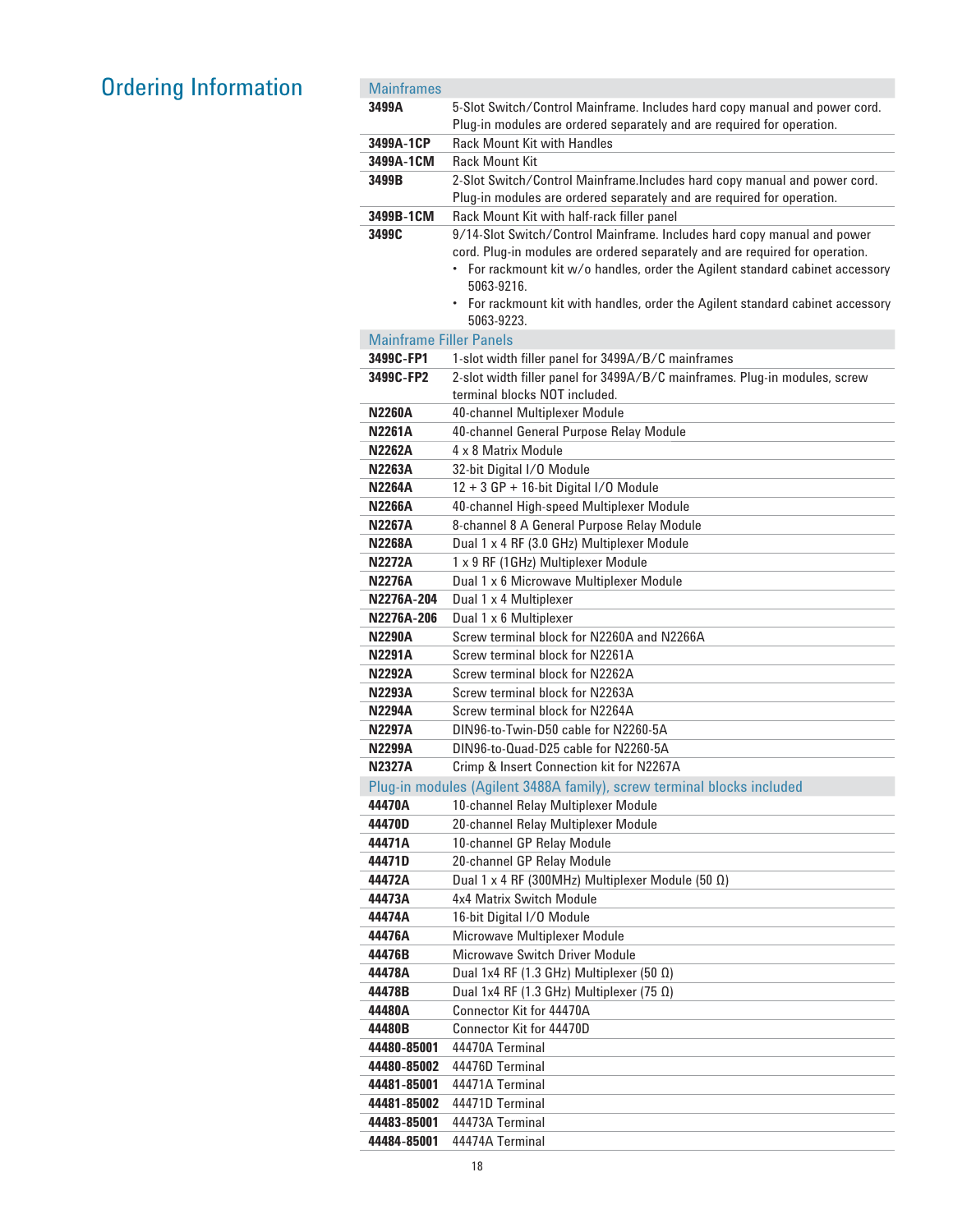### 3499 Product Alternative

Although the 3499A/B/C Switch/ Control system has been a great addition to many test systems, the new

- 34980A Mainframe and Modules, and the
- L4400 Series Switch and Control **Instruments**

are even better product alternatives. The 34980A and L4400 series both offer a greater selection of modules plus measurement capability, standard PC connections for communication, and a selection of easy to connect to modules. The wide offering of modules for the 34980A and L4400 series enables you to select a configuration for your specific application needs. The 34980A Switch/Measure unit and L4400 series products can be used in the same applications as the 3499A/B/C including design verification, functional test and data acquisition applications. They can also be used in many new applications such as for data logging, data acquisition systems and/or switch systems. The 34980A and L4400 offer great switching, measurement and test system control solutions at a great value.

# Agilent 34980A Mainframe and Modules

The Agilent 34980A is an eight-slot mainframe that includes an optional built-in 6½ digit DMM. Choose from 19 optional plug-in modules that offer a broad range of functionality that includes DC to 20 GHz switching, counter/totalizer, digital I/O with pattern capabilities, and D/A converters - in one compact, high-performance modular platform. In addition to data logging, data acquisition or switch system the 34980A can even provide a solution for applications requiring transducer-based measurements such as thermocouple or strain.

# Agilent L4400 Series Switch and Control Instruments

The Agilent L4400 series switch and control instruments offer high performance switching, digital I/O, D/A converters, counter/totalizer and more in standalone LXI instruments. With their small size and Ethernet connectivity, these LXI instruments can be placed wherever your application needs them.

For more details please see **www.agilent.com/find/34980A** or **www.agilent.com/find/L4400.**